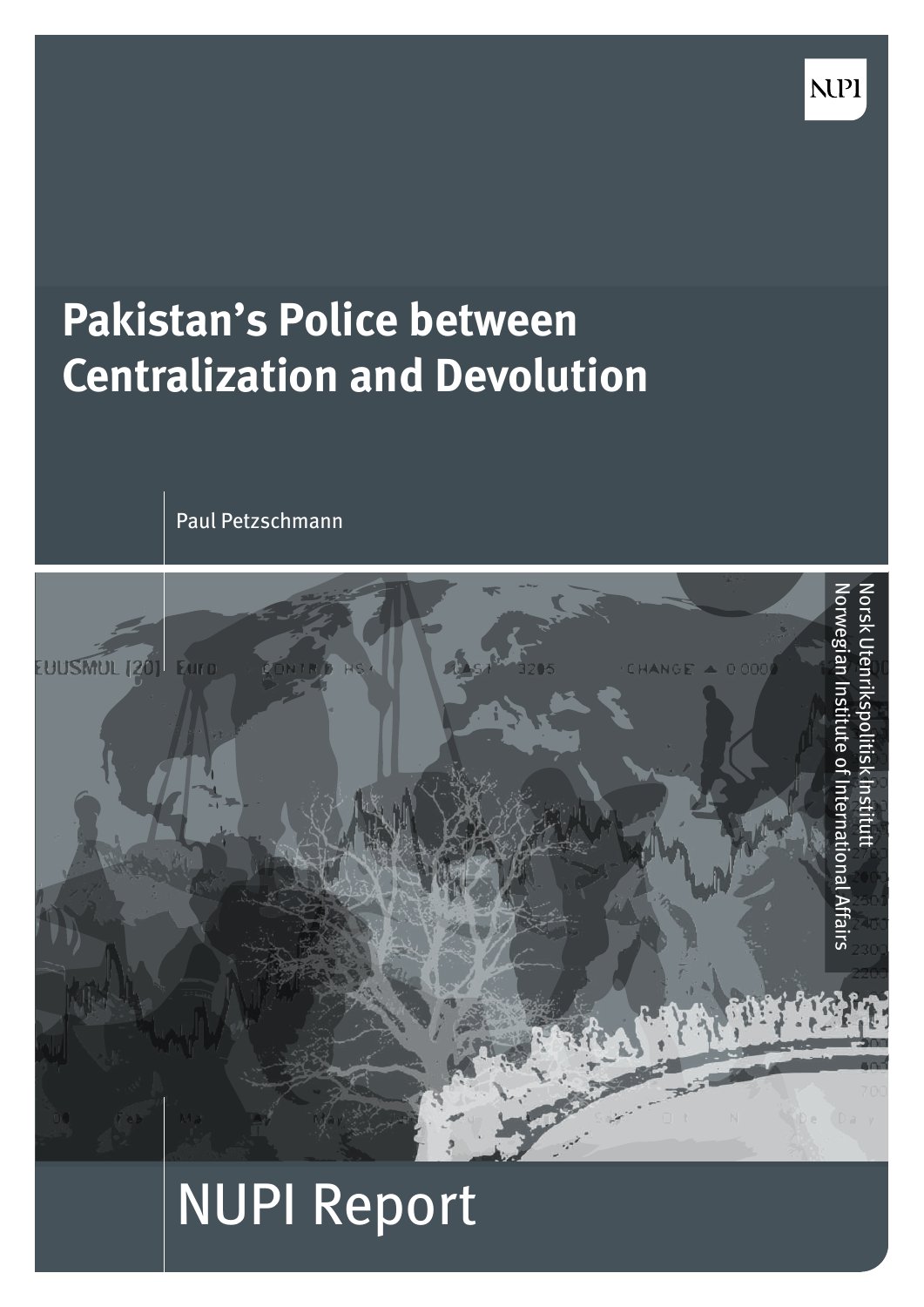Publisher: Norwegian Institute of International Affairs Copyright: © Norwegian Institute of International Affairs 2010 ISBN: 978-82-7002-284-7

> Any views expressed in this publication are those of the author. They should not be interpreted as reflecting the views of the Norwegian Institute of International Affairs. The text may not be printed in part or in full without the permission of the author.

Visiting address: C.J. Hambros plass 2d Address: P.O. Box 8159 Dep. NO-0033 Oslo, Norway

Internet: www.nupi.no

E-mail: info@nupi.no Tel: [+ 47] 22 99 40 00

Fax: [+ 47] 22 36 21 82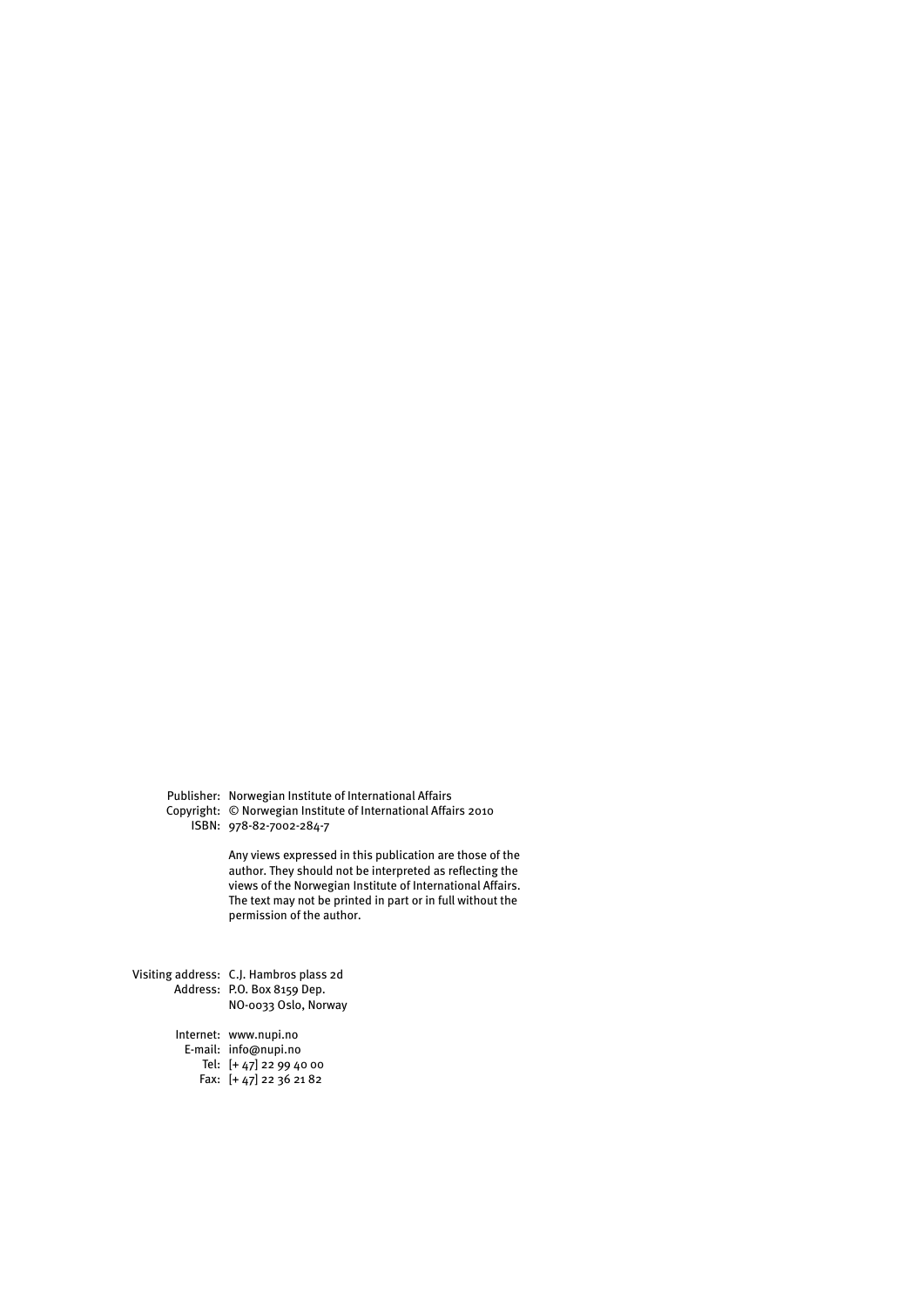# **Pakistan's Police between Centralization and Devolution**

**Paul Petzschmann**

paul.petzschmann@sant.oxon.org

#### **Summary**

'Civilianizing' conflict resolution is a key concept in the West's strategy in Afghanistan and the region. President Obama's long-awaited review of the Afghanistan conflict proposed a 'civilian surge' for Afghanistan, and the Enhanced Partnership with Pakistan Act – better known as the Kerry-Lugar-Berman Bill – explicitly ties security aid to progress in emancipating Pakistan's civilian government from military influence. A major aspect of this strategic reorientation has been a renewed focus on the role of the civilian police. This paper examines the challenges faced by a proposed police-based counter-insurgency strategy for Pakistan by placing them in the context of the limitations faced by the police. Historically, the ambit of policing has been limited, in terms of geographical reach as well as vertical penetration of local communities. A brief account of colonial mechanisms of governance and their effects on policing is provided, to highlight the pathdependencies created by British indirect rule and divide-and-rule for modern Pakistan. Ignorance of the history of policing and of the political struggle over police control has led foreign donors to support attempts at centralizing security governance, worsening the state's crisis of legitimacy and arguably heightening insecurity. The complex history of these failed attempts at governance reform shows how difficult it is to ignore the highly political nature of all such undertakings.

The present research was made possible through a grant from the Norwegian Ministry of Foreign Affairs.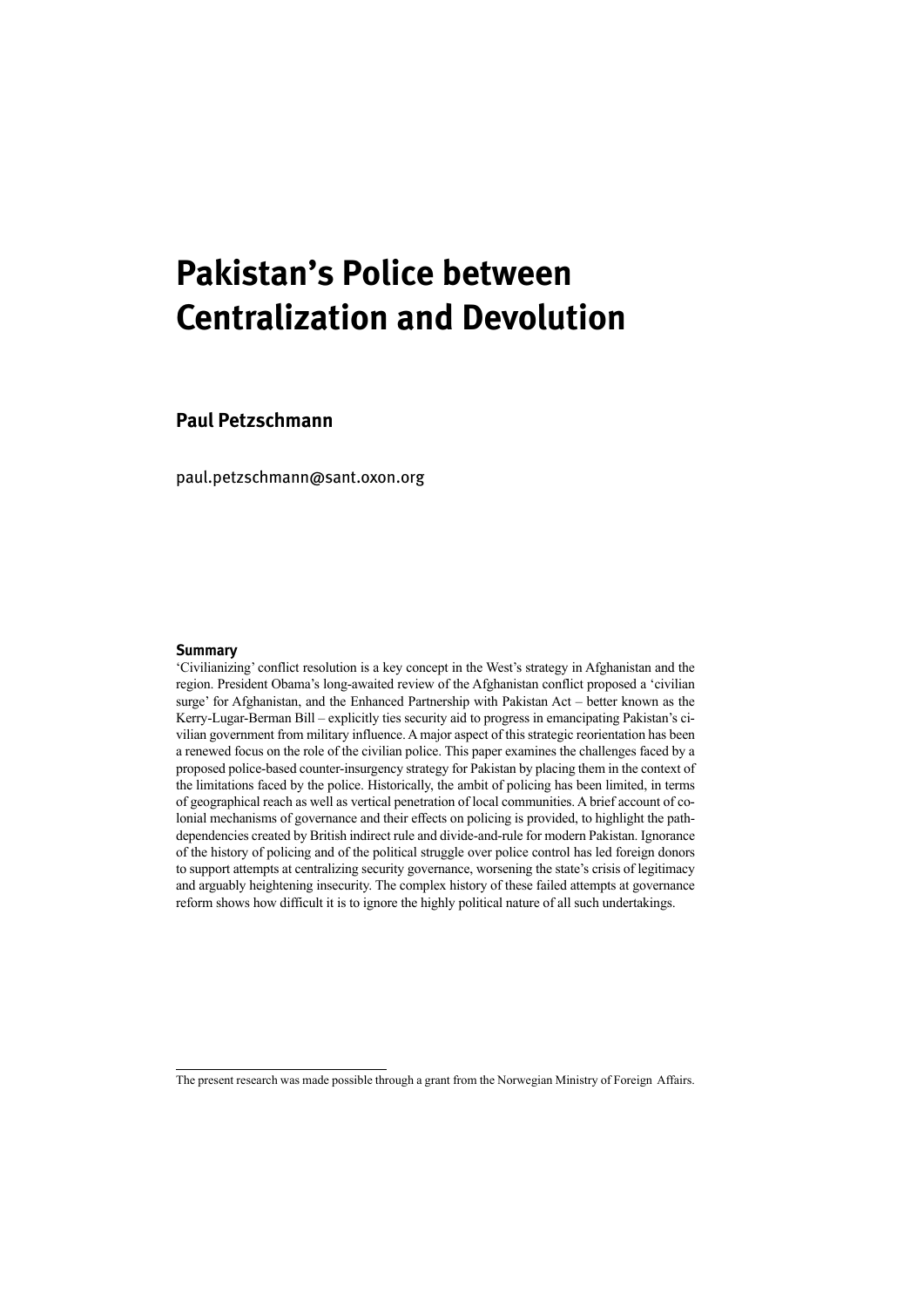# **Introduction**

Pakistan's latest budget has worrying implications for US military and civilian strategy in the region. It proposes another 30% increase in spending on the country's already bloated military apparatus, which is rumoured to consume 21% of the national budget (Rashid, 2010).Pakistan's top military brass have indicated that they are likely to spend the bulk of the new budgetary allocation on pursuing their long-standing strategy of developing defensive capabilities and 'strategic depth' vis-à-vis India, rather than on fighting the growing militant insurgency inside their own borders. Recent reports about collusion of Pakistan's secret service ISI with the Afghan Taliban, with knowledge of President Asif Ali Zardari, have given support to these suspicions (Waldmann, 2010). They deal a blow not only to those hoping for a strategic re-orientation away from proxy warfare but also to those advocating an emphasis on a civilian strategy for countering militancy in the region. Recent policy initiatives have attempted to strike a balance between a civilian and a military response to counterinsurgency.

The latest US foreign aid package, provided within the framework of the 'Enhanced Partnership with Pakistan Act' (the Kerry-Lugar-Berman Act), is set to end the long-standing policy of unquestioning support for Pakistan's military. Security and development aid will be provided only to civilian governments and under the condition that 'the security forces of Pakistan are not materially and substantially subverting the political or judicial processes of Pakistan'.1 These provisions do not only apply to the national government: they also mandate a support for 'police professionalization, including training regarding use of force, human rights, and community policing' ringfencing some USD 150,000,000 for this purpose. The emphasis on police aid and policing is part of an attempt to free the USA from its close association with Pakistan's military and the various unpopular regimes it has spawned. Partnering with the civilian security sector, it is argued, will temper the crisis of legitimacy that has engulfed the Pakistani state as well as the long-standing US support of its military. Despite significant public support for army operations in Swat and, to a lesser extent, in Waziristan, senior military officers have expressed concern that engaging in internal warfare will not only be economically wasteful and inefficient but also undermine army morale (Fair, 2009b). Furthermore, the army leadership is unwilling to re-assess its strategy in light of the militant threat because it is preoccupied with the threats from its powerful neighbour and the scenario of an increasing Indian influence in Afghanistan. The traditional pursuit of 'strategic depth' against India, in addition to a lack of counter-insurgency capacity, make it unlikely that the military will adopt a COIN strategy.

 $\mathbf{1}$ http://thomas.loc.gov/cgi-bin/query/D?c111:3:./temp/~c111jl56s9::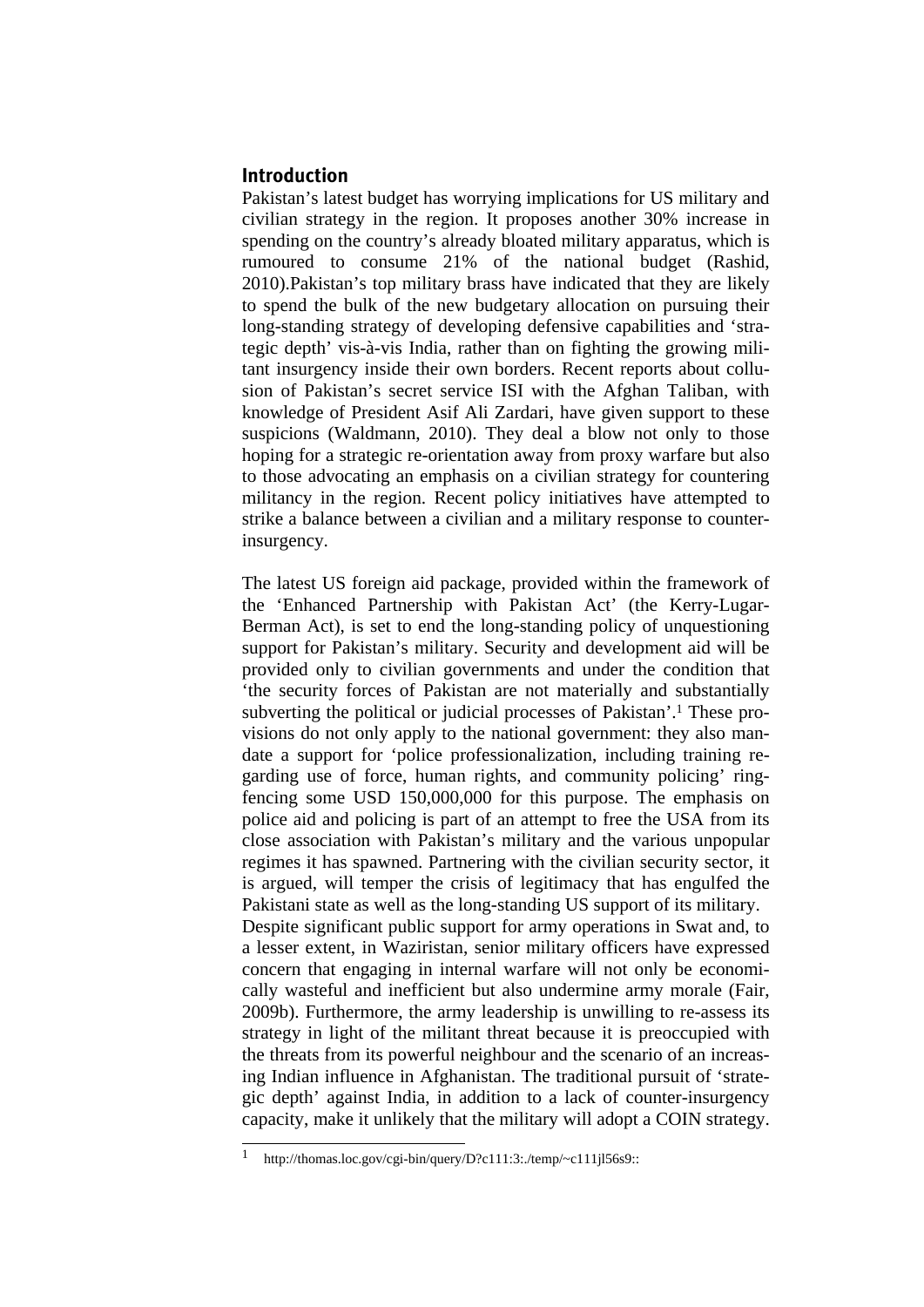(See Lalwani, 2009.) There are also more substantial reasons proffered for supporting the civilian security sector, pertaining to characteristics of police and policing themselves. Under-funded and less entrenched in the state apparatus than Pakistan's powerful military, the police are said to have expressed a greater will to reform (Fair, 2009a: 5). Substantive arguments have also been made for the police as a superior counter-insurgency force, not least since police forces have an advantage over the military in gathering timely and local intelligence. (See Fair & Ganguly 2008; Ganguly & Fidler, 2009; Corum, 2006.) Operating permanently in the community, members of the police force are better able to collect 'community intelligence' (Hassan, 2009: 20). Therefore, it is argued, the police can play a pre-emptive and dynamic role in countering militancy, while the military should be restricted to static functions such as protecting high-value infrastructures (Fair, 2009a: 5). The nature of information to be gathered by the police is another aspect of the civilian character of police-based counterinsurgency. The idea of prioritizing generally accessible community information over secret information collected by undercover agents is a crucial part of 'intelligence-led' policing, which has gained increasing popularity within the international policing community.2

In recommending a police-led counter-insurgency strategy for Pakistan, commentators also refer to successful historical precedents. As Corum writes in his comparative study of counter-insurgency operations about British Malaya in the 1950s:

*In Malaya, a key element in turning the situation to the government's favour was the program to reform and retrain the police and make it a more professional body that could interact with the civilian population more effectively (and thus gain good intelligence), and act efficiently on the intelligence it received*.(Corum, 2006:37)

In this as in other cases of successful police counter-insurgency operations, rapid and thorough professionalization of the force seems to have been the key. Yet it would be premature to draw conclusions for the policing of insurgency today. The high levels of investment in training facilities as well as a surge in manpower to allow for intensive, in-service retraining of officers were obvious factors in these earlier operations. (See Stubbs, 1990.) A similar policing surge in Pakistan today, with its vastly different terrain and a much larger population, would require an even larger outlay, especially considering the staffing situation, investigative capacity and status within the community of the police.

 $\overline{2}$ 2 For a critical assessment of this model see Kleiven, 2007.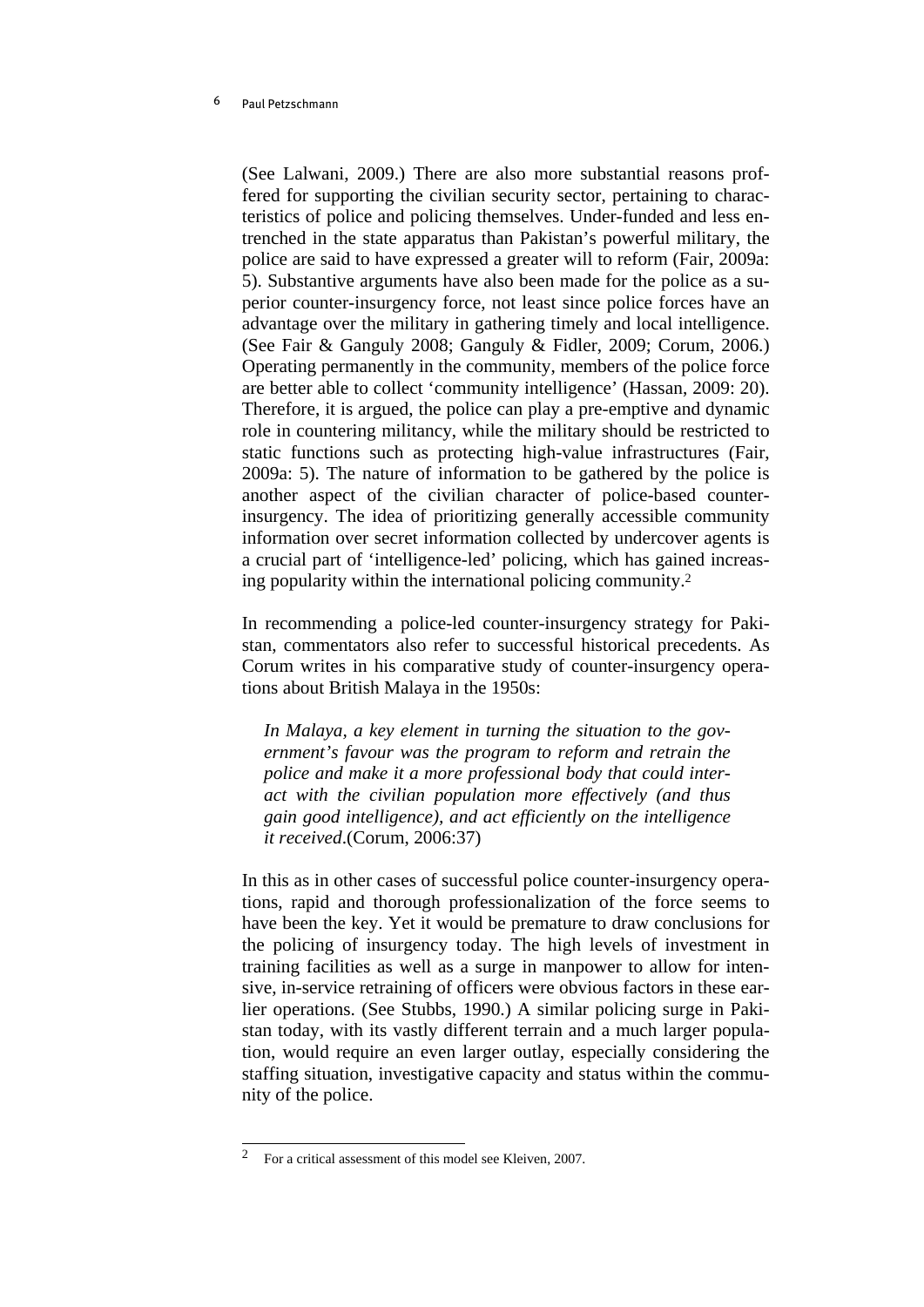Pakistan has only about 350,000 police personnel for a population of 170 million inhabitants. In the 16-million city of Karachi, the commercial hub and Pakistan's most crime-ridden city, the police force numbers only 29,000. Lahore, with 10 million inhabitants, has only 25,000 police. In addition, mandated strength is rarely reached. This is especially the case in rural areas, where most of the crime occurs.

Even more important than resource constraints is the lack of professionalization. Representation and repression rather than investigation and intelligence are its primary modes of operation. Until 2002, Pakistan's antiquated police laws did not provide for a separate investigative branch at all. Even after the promulgation of new police laws, the newly-created investigative branches have never come close to reaching mandated strengths in terms of staffing, equipment and budget in the individual police districts. The recent UN report on the murder of former Prime Minister Benazir Bhutto further highlighted the lack of investigative capacity in the context of a high-profile case.3 In the pursuit of an investigation the police frequently have to avail themselves of army resources, especially regarding radio communications and the tracking of mobile phones. The absence of direct access to a national ID database makes the police dependent on the National Database and Registration Authority (NADRA) for the purposes of identification, on a pay-per-use basis.4 The dependence of the police on more powerful institutions is a function of the politicization of policing.

The police do not, as a general rule, undertake lengthy and complex investigations on their own initiative but only at the behest of political elites at the federal, provincial or district level. Just as in colonial times, the police are a symbol of political power and an instrument of oppression rather than an independent institution with a distinct professional capacity – a crucial precondition for a police-led counterinsurgency strategy. A clear illustration of this is the widespread use of police officers for the protection and escorting of political notables and for largely ceremonial guard duties. It is estimated that out of the 180,000 police in the Punjab, Pakistan's most populous province, only 40,000 are permanently stationed in police stations, whereas the rest are deployed for VIP security and traffic policing. About 6000 policemen alone are said to be permanently guarding the four private and official residences of the Punjab Chief Minister, Shabaz Sharif.5

 $\mathbf{3}$ http://www.un.org/News/dh/infocus/Pakistan/UN\_Bhutto\_Report\_15April2010.pdf. The report states that the actions of the Rawalpindi district police irreparably damaged the investigation through its mishandling of the crime scene. It also highlights parallel investigations by Pakistan's military intelligence services, the findings of which were only se-

<sup>&</sup>lt;sup>4</sup> Interview with PSP Police, Rawalpindi, 20 February 2010, Islamabad. 5 Interview with SSP investigation Lahore, 27 January 2010.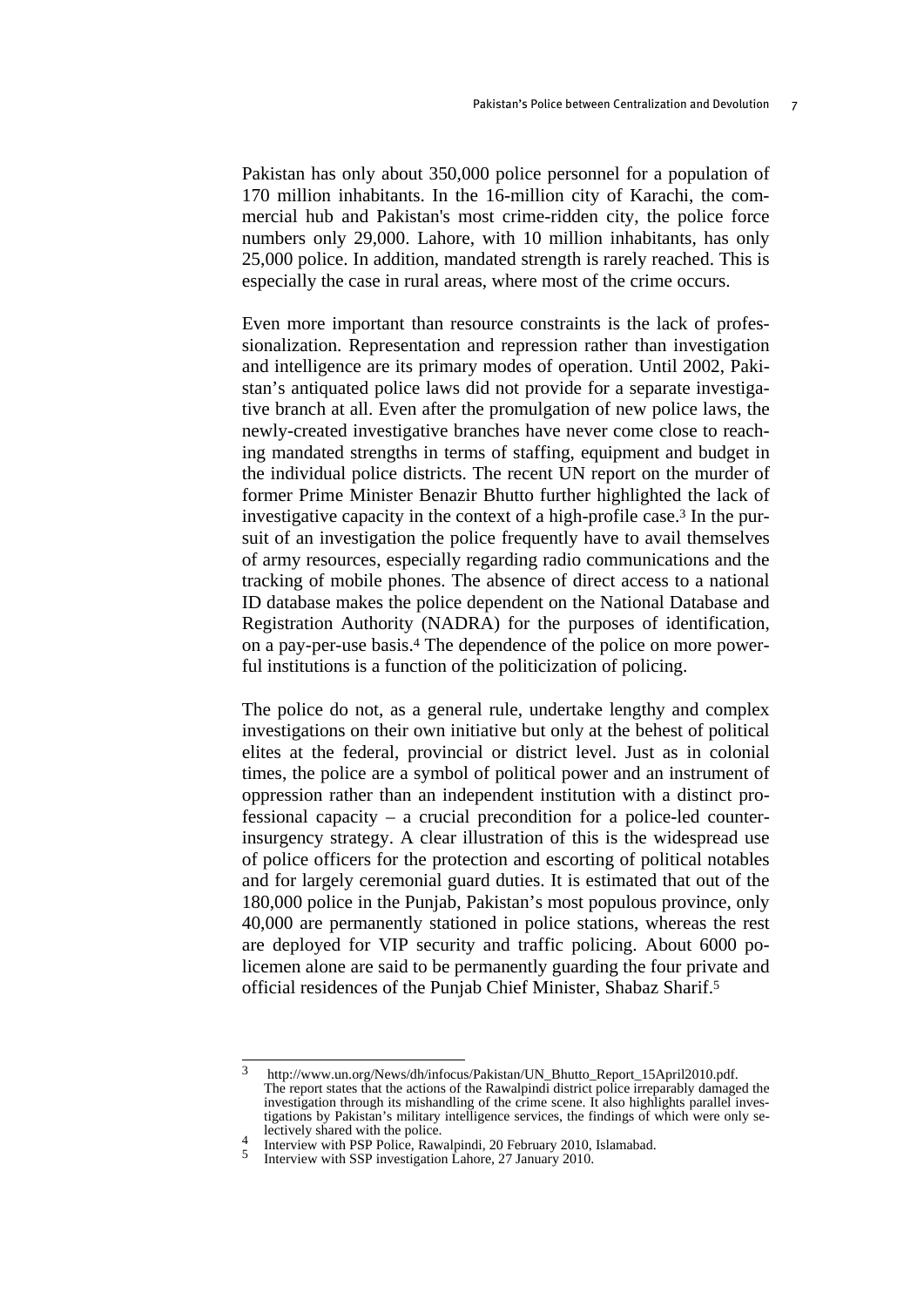In keeping with the colonial legacy as an instrument of the powerful – and generally viewed as the most corrupt and distrusted of the country's institutions<sup> $6$ </sup> – Pakistan's police are hardly in a position to aspire to the level of trust necessary for benefitting from community intelligence. Complaints are frequently withheld; and illegal arrest, detention and police brutality are rife. Thus, it is unsurprising that overall confidence in the police is low, with only 22 per cent of households stating that they would contact the police on a matter of public safety (Corruption in Pakistan Baseline Survey CIET 2003). Given the poor standing of police, it cannot be expected that the police elicit community intelligence, much less act upon it.

Yet, the question remains whether capacity is the main obstacle preventing Pakistan's police from becoming an effective counterinsurgency force, and whether professionalization and the 'policing surge' currently advocated by donors and think-tanks would bring the institution closer to fulfilling such a role. In the following I will argue that the weakness of Pakistan's police is the result of its institutional history and the governance mechanisms within which it operates. Consequently, simply increasing capacity will make very little difference to its overall effectiveness. Policing in Pakistan requires what Goldsmith (2003: 17–18) has called 'grey analysis' – taking into account the fact that not all police forces are created equal in terms of their objectives, that they do not always represent the state, and that they are not the only institution fulfilling police functions. The ability of the police to penetrate Pakistani society is limited both 'horizontally' as well as 'vertically' by design rather than by lack of state capacity.

# **Horizontal Limits -- Pakistan's Frontiers**

Any engagement with the question of the role Pakistan's civilian security forces could play in countering militant insurgency needs to contend with both the many civilian and non-civilian security forces operating inside the country and the extent to which 'policing' in the Western sense remains restricted to certain areas of the country. Especially along the frontier, where the problem of militancy is most acute, the combination of these factors produces a crisis of legitimacy that conventional policing would only exacerbate.

In the Federally Administered Tribal Areas (FATA) adjoining Khyber-Pukhtoonkwa (formerly known as NWFP) and the Provincially Administered Tribal Areas (PATA) of the same province, organiza-

<sup>6</sup> 6 Transparency International's 2010 National Corruption Perception Survey for Pakistan lists the police as the most corrupt institution, replicating findings from all previous TI reports.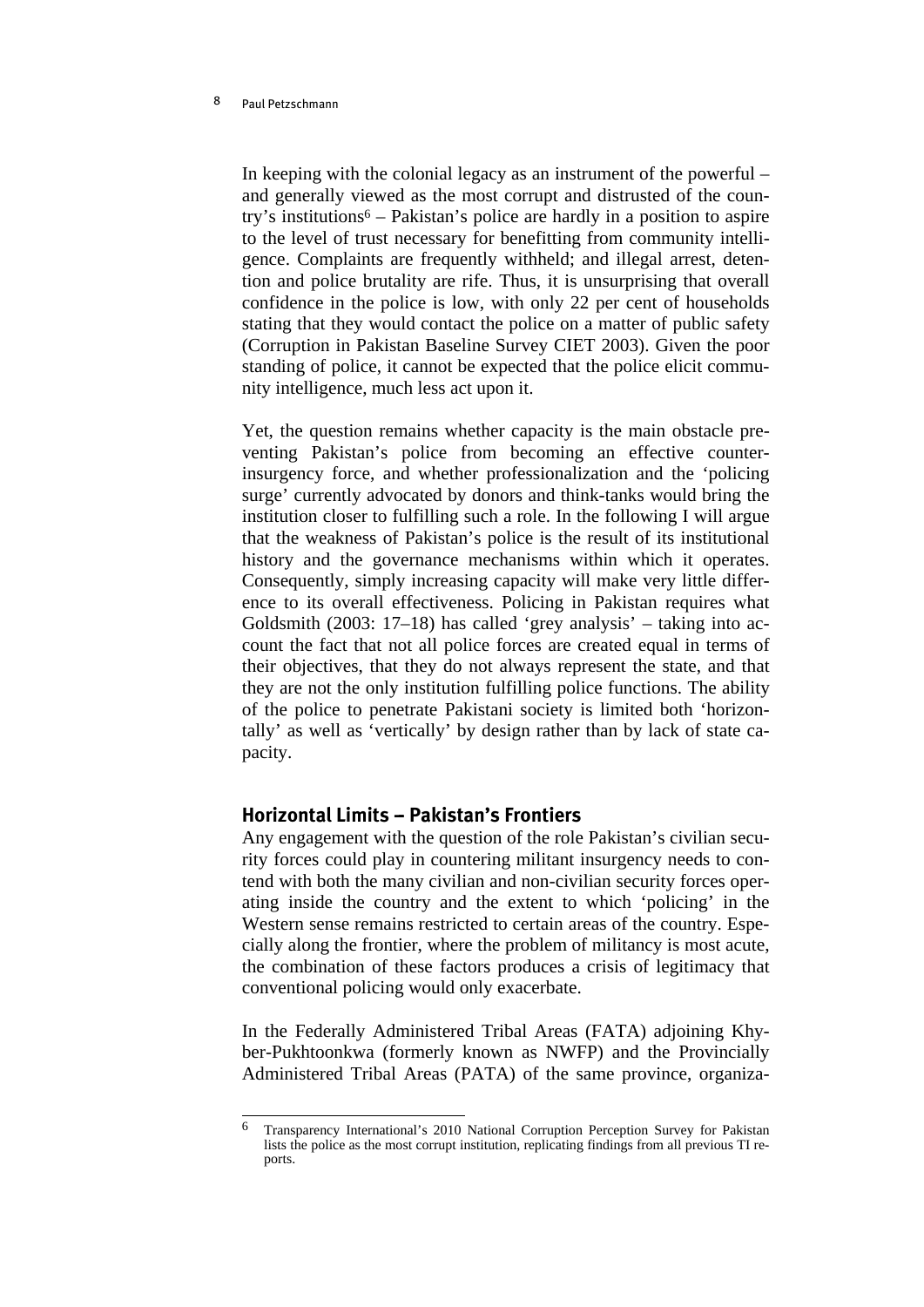tions such as the Tehrik-e-Taliban Pakistan (TTP) are not merely contesting sovereign state territory. These differently governed spaces – or 'frontiers' to use the colonial terminology – constitute not only a geographical periphery but also areas of limited sovereignty. The state retains the status of an overlord, but in practice its authority does not reach past the political agents who rule by the time-honoured principle of indirect rule, supervising various local power equilibriums among bureaucrats, politicians, tribal elders and multiple security providers. These include quasi-military policing forces under the authority of the Federal Ministry of the Interior, such as the Frontier Constabulary and the Frontier Corps, as well as provincially established forces under *de facto* control of tribal elders, such as Lashkars and Levies.<sup>7</sup>

Whereas in Pakistan's provinces the police are bound by law, and the citizens can, at least in theory, take recourse to the court system, the Frontier system of governance is much more restricted in this regard. It is based on a colonial arrangement centred on the political agents, the tribal elders or *maliks* and the 1901 Frontier Crimes Regulation (FCR) legislation. The political agent, a senior bureaucrat, combines executive, judiciary and administrative power and also determines the distribution of centrally allocated development funds that are often used for patronage purposes. Similarly, the *malik* system is a remnant of British indirect rule of the frontier and is based on the assumption of a functioning traditional tribal structure ruled by patriarchal elders according to principles of *pukhtoonwali* and *riwaj* (custom). Both customary law and traditional leadership structure were formalized in the Frontier Crimes Regulation of 1901 which, with some changes, remains valid today. The implications for the local populations have been well documented. The FCR allows for collective punishment, the confiscation of property, the blockading and demolition of villages without a right to appeal through the formal court structure or legal representation. (See ICG, 2009, as well as Haider, 2009.) In addition, Article 247 of Pakistan's Constitution limits its jurisdiction to Pakistan's four provinces, effectively withholding citizenship rights from FATA residents.

It remains a moot point whether the FCR constituted a faithful rendering of customary practice into codified law at the time, or subverted the law for the political benefit of the colonial government. The fact remains that the social structures on which the *malik* system was based have changed, sometimes radically so. The flow of resources into the tribal areas no longer follows the administrative hierarchy

 $\overline{7}$ In the wake of the failure of the 2002 Police Reforms, the provincial assembly in Balochistan has re-established the informal, tribal Levies forces, limiting the ambit of policing in the province to urban areas. Levies and Lashkars have also been raised in Khyber-Pukhtoonkaw, the former NWFP, in response to recent increases in militancy. See Ali, 2010.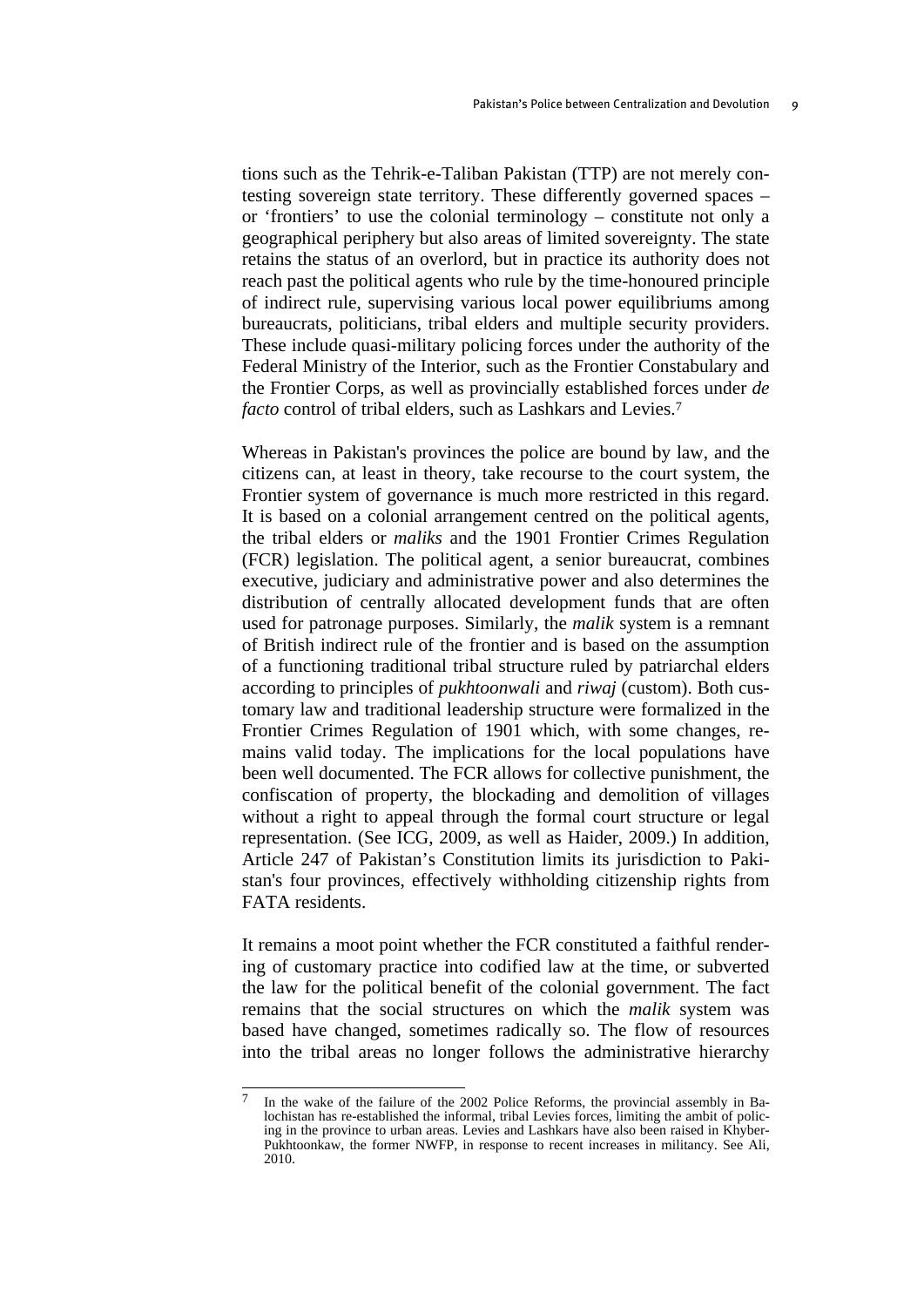based on political agents and tribal elders: the FATA economy has seen a great influx of money from foreign remittances and crossborder smuggling since the 1960s, effectively undermining the powers of control and patronage of the traditional political elites.8 The traditional *malik* is a figment of the Western orientalist imagination and a mythical image harnessed by Pakistan's bureaucrats to rhetorically invoke the imagined stability of a traditional political structure that has in fact ceased to function.

Tinkering with the existing FCR framework has not solved the underlying problem of an obsolete colonial governance mechanism. Even though the vote was granted to FATA residents in 1996 and President Zardari recently amended the FCR in 2009 to allow for full party competition in the area, the power to make law effective for FATA still lies with the presidency, in effect nullifying political representation (ICG, 2009). The Pakistani Taliban have merely swept away remnants of an already defunct system of governance by killing many tribal elders loyal to the government and by getting the remaining few to acquiesce in their presence and activities (Haidar, 2009). As the various attempts at negotiated settlements with Islamic militant groups – most notably the TNSM in Swat – have shown, the state has sought to extend the mechanism of indirect rule to include new actors into the colonial bargaining structure. In a scenario where the mechanisms of indirect rule are effective, the state tolerates and even encourages the primacy of local norms over the national constitution. Through its political agent, the state can structure incentives in such a way that local vassals enforce the writ of the state although they operate outside of the state. (See Wilke, 2009: 23.)

The failure to co-opt militant actors into the indirect rule arrangement between political agent and tribal leaders demonstrates the limits of this colonial mode of governance. The current crisis in the frontier has resulted in rapid and comprehensive change. There is growing pressure for the federal executive to consider meaningful political and legal reform in FATA. Yet recent reform efforts in other parts of Pakistan's periphery do not indicate that the extension of full constitutional rights to the denizens of FATA is likely, in the short to medium term. A new and ambiguous precedent has been set with the creation of 'local citizenship' in Azad Jammu and Kashmir and the newly created entity of Gilgit-Baltistan: colonial-style departments such as the Federal Ministry of Kashmir and Northern Affairs (KANA) and the Ministry of States & Frontier regions (SAFRON) continue to run these two entities from the centre; all budgetary decisions are made by the

 $\overline{8}$ 8 These transformations of the social structure of Pakistan's tribes have been described with reference to Swat and Dir by anthropologists such as Barth and Keiser. They predate the Soviet invasion of Afghanistan by many years and cannot be reduced to the rise of militancy. See for example Keiser, 1986.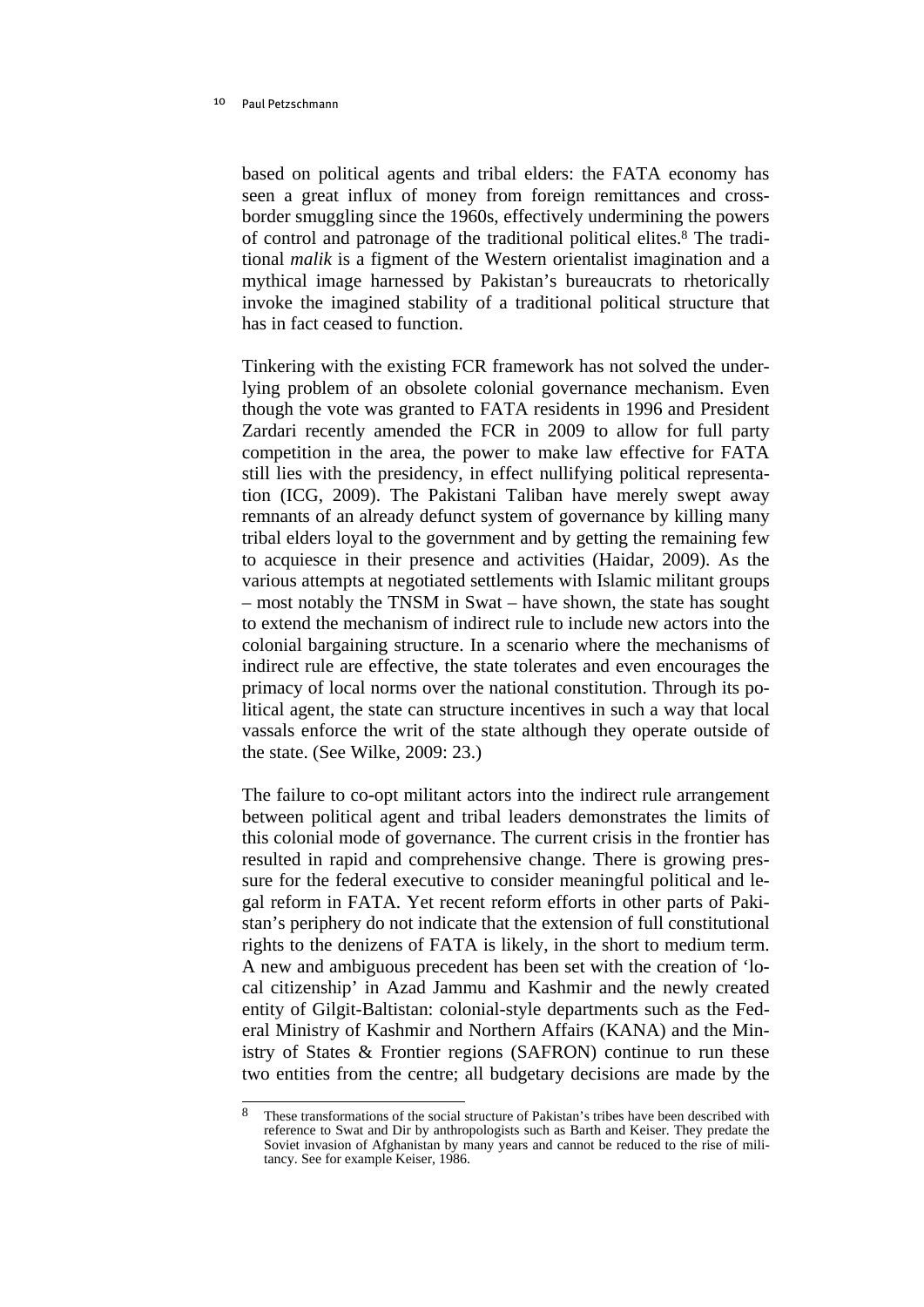ministry; the local inhabitants have no direct representation in parliament and are effectively second-class citizens caught in a constitutional limbo.9 There exist quite a number of peripheral areas governed in this fashion from the centre where benefits of citizenship are awarded instrumentally by the federal executive in line with security considerations, with an eye to preserving staging areas for crossborder proxy warfare in Indian-administered Kashmir and in Afghanistan. Given the continuing instability of Afghanistan and the uncertainty surrounding the withdrawal of the coalition troops there, it is unlikely that the Pakistani army will relinquish its position as chief arbiter of security matters and assent to the introduction of civilian policing in FATA.

Under these circumstances, it is difficult to see the law as anything else but an *arcanum dominationis*, an instrument of oppression, and its often self-styled enforcers as oppressors. The many providers of security (and insecurity), with often overlapping and un-specified mandates, perpetuate the conditions that make Islamic radicalism attractive: oppressive laws, unaccountable political elites, the absence of basic service delivery, rising insecurity and displacement through military campaigns. The security situation is such that police are more likely to become targets, as symbols of a discredited political agency system. Neither the political mechanisms nor the legal foundations for the operation of a civilian police force as understood by the West are currently in place. The failure of indirect rule in the frontier and large parts of Balochistan throws into sharp relief the structural limitations of policing in Pakistan's heartland as well.

### **Policing the Centre**

The potential for civilian security forces to assume a greater role in Pakistan's struggle against militancy is not only limited by the political vacuum in Pakistan's periphery. The inability of state institutions to engage with and penetrate civil society also prevents effective policing in those areas where people enjoy the full protection of the law and where there is a semblance of constitutional normality. Even in Pakistan's central areas policing must not be imagined as the legitimate exercise of authority by a professional government agency.

As an institution, the police enjoy little independence, with jurisdiction over policing shared by central, provincial and, to some extent, local government. These multiple lines of control are constituted by bureaucrats and not by elected politicians, the latter having little or no input in policing matters. The provincial ministries of the interior have

 $\overline{Q}$ 9 Mohammad Sarwar Khan, interview 24 February 2010, Asian Development Bank Pakistan Resident Mission, Islamabad.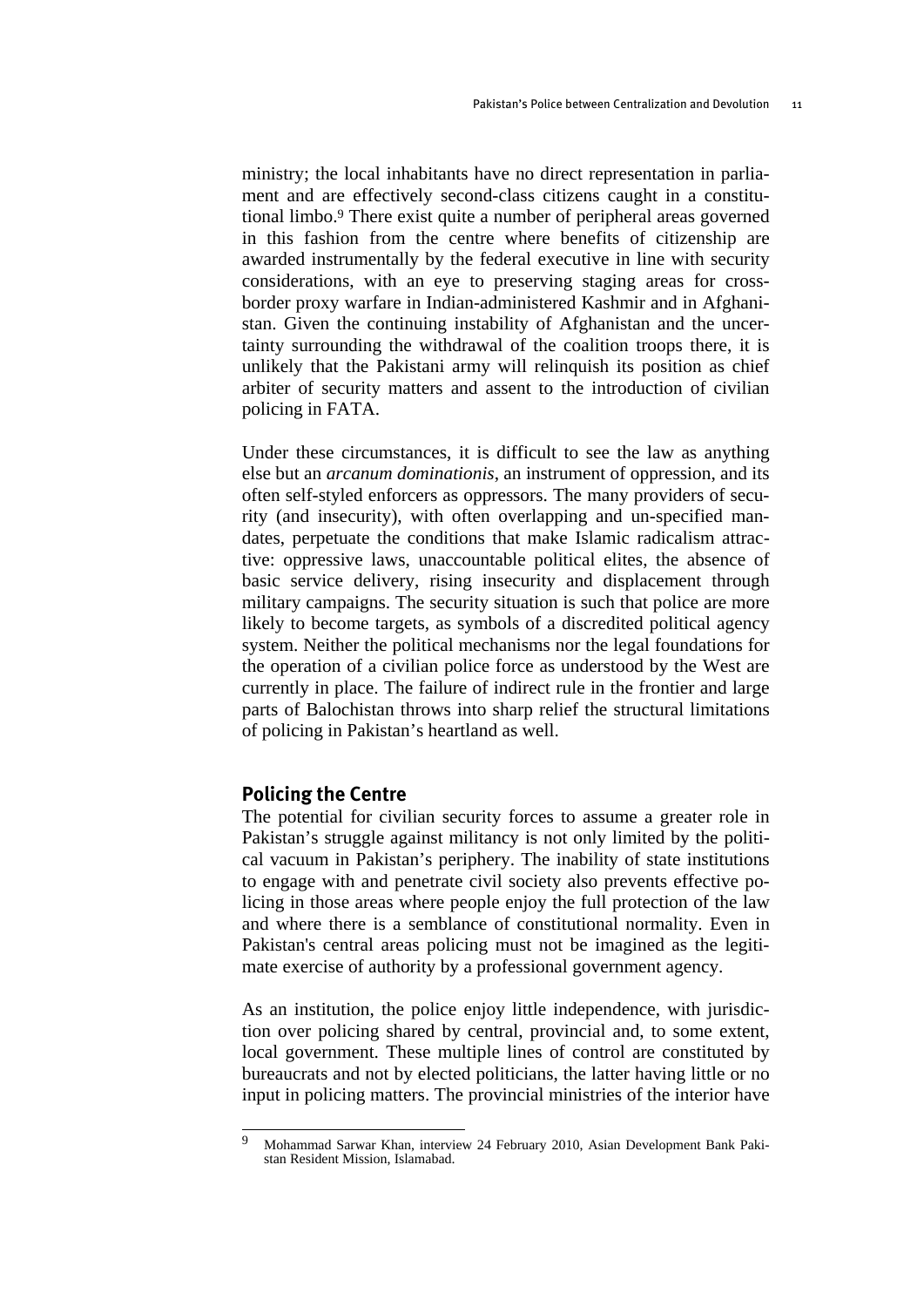neither the knowledge nor the capacity to engage in effective policymaking regarding matters of policing at present.10 Recent reforms notwithstanding, the considerable skills and expertise possessed by Pakistan's bureaucracy remain concentrated within the elite cadre of the District Management Group, especially at the level of the District Commissioner.

This colonial-era tier of government has an advantage over civil society organizations as well as other elected and unelected branches of government because of its vast knowledge of the local territory and its people. This position is to create a local balance of power between competing groups, described by Boris Wilke as 'divide and rule'. The state and its corporations – military, bureaucracy, state-owned businesses – act in a patrimonial fashion, through the strategic distribution of offices and cooptation, expanding the remit of rule in a process that excludes civil society. This mode of governance by 'divide and rule' is not based on elections or any significant process of state–civil society interaction but includes the exercise and threat of violence as an important bargaining strategy (Wilke, 2009: 19). It is in this context that local police forces attain *political* significance despite – or because of – their incapacity to operate as a state agency. The 'management' of local politics, of elections, the harassment of civil society activists, journalists and politicians who have fallen out of favour with the state bureaucracy for manipulating cases, false testimony and meddling in ongoing investigations remains an important part of policing, as does the provision of symbols through the discharge of escort, guard and VIP duties. Even in the absence of a permanent state of emergency as sanctioned in Pakistan's periphery by devices like the Frontier Crimes Regulation, the militarization of the police and policing and the reliance of the police on military personnel and resources indicate that 'civilian policing' plays only a subordinate role in security governance.

The political and military character of policing has historical origins that have set important precedents for Pakistan at several junctures. The pattern of executive control of the police by a powerful and independent yet also increasingly overstretched District Magistrate and his officers was a direct response to growing British sensitivity about actual and potential political unrest in the wake of the Indian mutiny of 1857. As a result, the police were settled with functions that exposed the limited degree to which British colonial governance had managed to penetrate Indian society and the extent to which it relied on local elites and their networks of patronage. (See Yang, 1989.) From the second half of the 19th century onwards, the police in British India were expected to serve as a back-up force for an Indian army whose

 10 Ibid.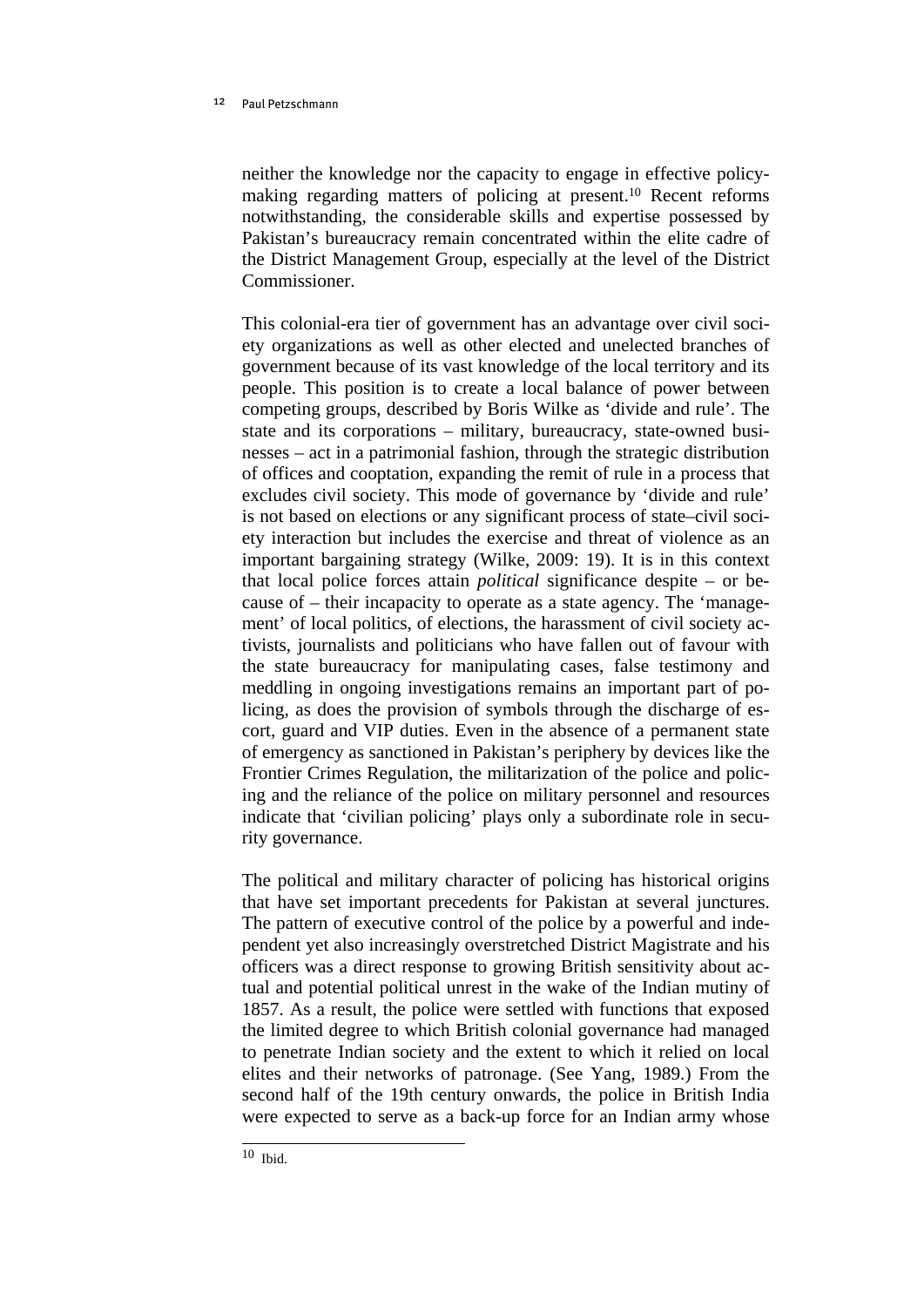loyalty had become suspect, to engage in political surveillance of nationalist activity and labour unrest, to confront the challenges of steep rises in crime connected to industrialization and urbanization, to stem the tide of communal violence and even to implement the sanitary measures enacted in response to the outbreak of epidemics (Khalid, 2009). All this came in addition to the primary functions that policing had played in India before the onset of Crown rule, mainly the extraction of taxes. It demonstrates the extent to which the colonial state had, willy-nilly, become enmeshed in the social regulation of a subject population that it did not have the capacity nor the means to penetrate, control and administer. In addition, the state found itself in the midst of major social, political and economic upheaval. This combination of a securitized policy with limited capacity and the consequent adoption of indirect rule was to prove crucial in the further development of policing in British India and modern Pakistan.

Firstly, the police became militarized in organization and outlook. In many areas, the police forces were made up of former military men, and the training of police officers generally included military drill. To all intents and purposes the police took on the form of an armed countryside gendarmerie rather than an investigative force. (Killingray, 1997: 171)

Secondly, in response to the distrust of 'the natives' in the aftermath of the uprising of 1857, the division of the police into local, native police forces and an elite, gazetted corps of European officers became even more pronounced and formalized. The Fraser Commission report of 1902/1903 explicitly discouraged the promotion of native officers to gazetted ranks, all while noting that the lack of social prestige and of adequate pay constituted the most important impediment to the hiring of better-quality police personnel. The colonial government nevertheless readily availed itself of the village police operating in many instances at the behest of the feudal landowner or *zamindars* because it could at least ensure a modicum of social stability, if not mobilize outright political support. As David Arnold notes in his landmark study on colonial policing in Madras, the very nature of 'native policing' served to entrench existing social relations.

*The recruitment of constables from locally dominant communities (albeit from poorer strata) gave them a bias towards the richer peasants, landlords and village heads and against the peasants and labourers of subordinate castes. Deference to men of wealth and power was too prevalent a social trait for the subordinate police to be immune, despite their official responsibility.* (Arnold 1986: 36)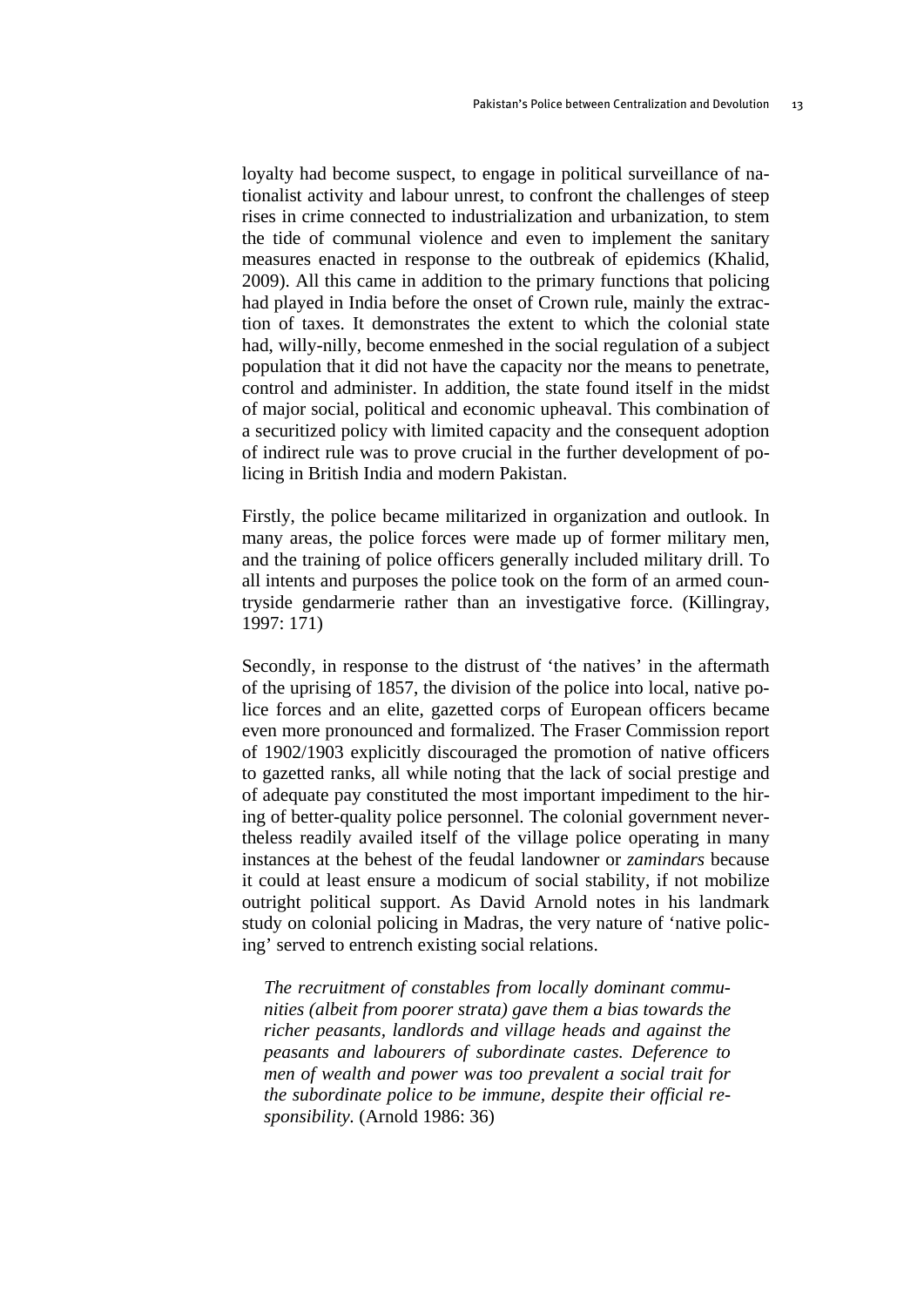Yet the separation of the police service into officers and subordinate police did not mean a weakening of the colonial state. To the contrary: even if the state lacked the capacity to structure local power-relations directly under mechanisms of divide and rule it could, through the powerful bureaucratic representative, channel benefits selectively towards local vassals to represent the state's interests on its behalf. Influence over the police in colonial India was among the most important spoils for elites collaborating with the colonial state. As Yang (1986) has noted, the devolution of authority to the District Commissioner after the Bengal famine of 1866 allowed for more effective coordination of local landowners and other notables with the objectives of colonial policy. Retaining this bifurcated structure in the service was therefore as much an expression of the limited capacity of colonial rule as well as the result of political convenience. The corruption and brutality of a widely despised local constabulary could be attributed to the failings of a 'native' agency, allowing the colonial government to evade responsibility for the state of policing (Khalid, 2009: 67). At the same time, authority over the local police propped up a pliable landed gentry, at greatly reduced cost to the Empire.

A third feature of policing in colonial India arising directly from the 1857 mutiny was the cementing of dual control of the police in the shape of the 1861 Police Act. Protecting the discretionary use of police powers by the colonial bureaucracy became of paramount importance. Under this model, the District Commissioners and their subordinates, the representatives of the colonial government, could interfere in the Superintendent's running of the police on the grounds of public safety and the 'maintenance of law and order' (Suddle, n.d.). In practice, this elastic legal provision resulted in a constant state of emergency, enabling the executive to interfere in policing matters for reasons of political expediency. That this practice was widespread is borne out by the report of the Fraser Commission, constituted by Lord Curzon in order to investigate the deplorable state of policing in British India in 1902/1903. It noted that

*The purpose of Police Act 1861 was not to create a system of dual control but merely to provide for a reserve of authority outside the police organization, to be exercised by the District Magistrate only sparingly and in very specific situations, while the day to day police work was to be directed and controlled solely by the senior officers of police.*(Fraser Commission Report 1903/1965)

Yet the Commission recommended that the same practice be continued, as maintaining the authority of colonial rulers was deemed more important than the administration of justice. In the context of rising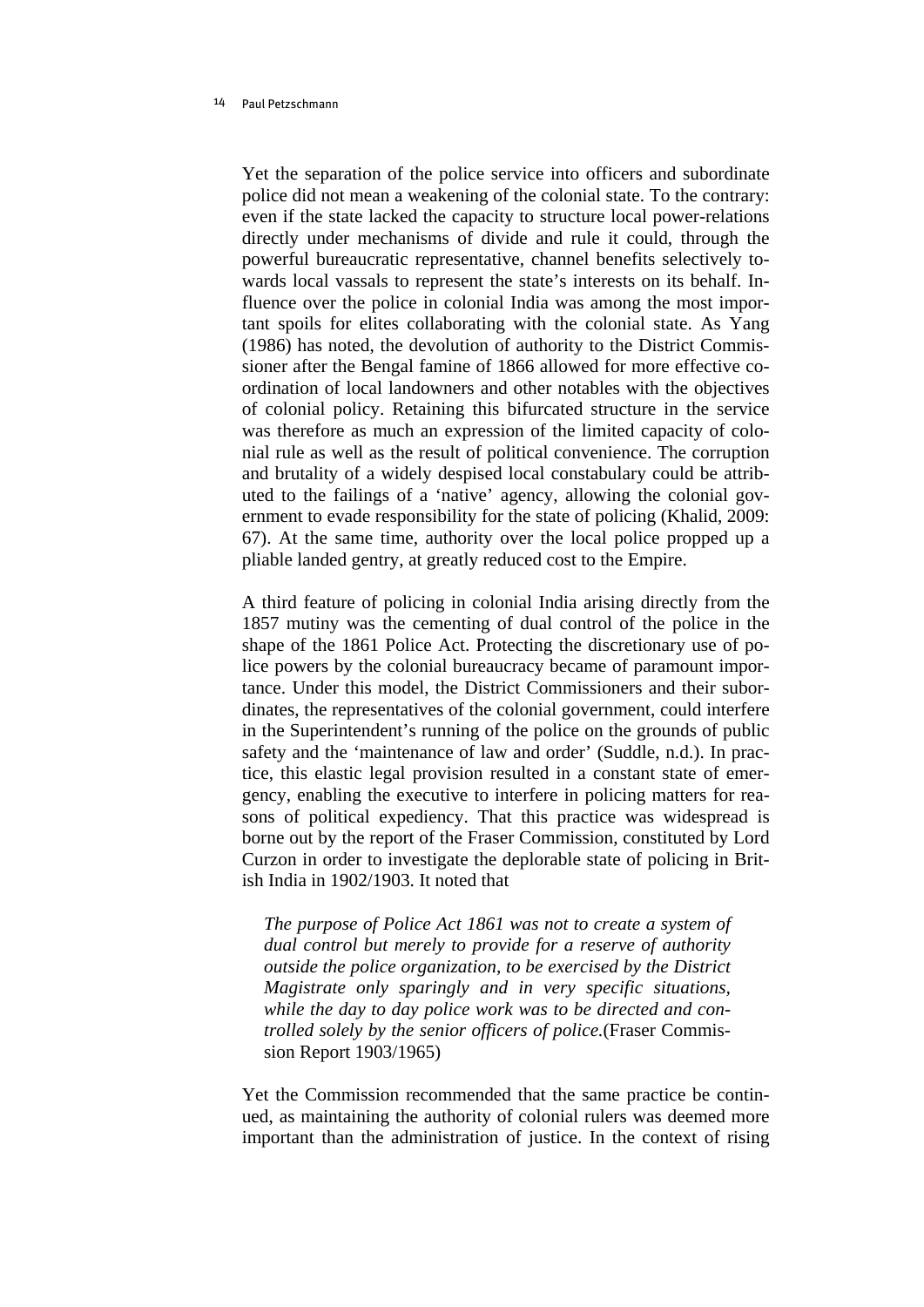nationalist agitation and communal violence District Magistrates made full use of their emergency powers to arrest political activists, censor publications and violently suppress demonstrations.

To counterbalance the problematic organizational set-up of the police, attempts were made to professionalize the service while maintaining the political benefits of indirect rule. These colonial-era attempts were primarily aimed at improving police capacity to gather political intelligence by infiltrating nationalist and labour movements, not at improving the investigation of crime. This led to the creation of Criminal Intelligence Departments (CIDs) across India, as well as a great increase in the number of serving police officers. Between 1938 and 1943 alone, the number of police serving in India increased from 190,000 to over 300,000 men. (See Killingray, 1997: 173, 174). Policing became further politicized by the addition of intelligence functions and by improving the repressive capacity of an apparatus already despised by Indians and viewed with ambivalence and suspicion by the colonial authorities themselves.

Both the frontier system, with its combination of executive control through political agents and militarized policing, as well as the mechanisms of divide and rule under the aegis of a powerful bureaucracy, have persisted. The Police of India Act remained in force from 1861 until the early 21st century, not only in Pakistan but across much of used to be British India. Dual control of the police force and the bifurcation into subordinate personnel and an officer class continued. There still is among senior police a perception of the local police forces as brutal, corrupt and impervious to change, necessitating the superimposition of a separate tier of gazetted officers. This is still reflected in the separate recruiting streams for the police in Pakistan today. Members of the Police Service of Pakistan (PSP) are recruited through an all-country civil service exam into the country's elite civil service, the District Management Group. The officer class and the local *thana* form two very distinct policing cultures, with little to link them institutionally. Promotion opportunities for police constables are limited and very seldom lead to their becoming officers. As for officers, they are trained predominantly at provincial police academies and the National Police Academy in Islamabad, and have comparatively little experience of local policing. Police training manuals at these institutions also reflect the continuity of outlook and selfunderstanding of police work between colonial India and modern Pakistan. The heavy reliance on drilling, on crowd control, *lathi* charges and musketry indicates a military ethos with a focus on crowd control. (See Fashuddin, 2009.) There also continues to be substantive evidence for the politicization of policing at the local level at the behest of powerful interests. The introduction of democratic competition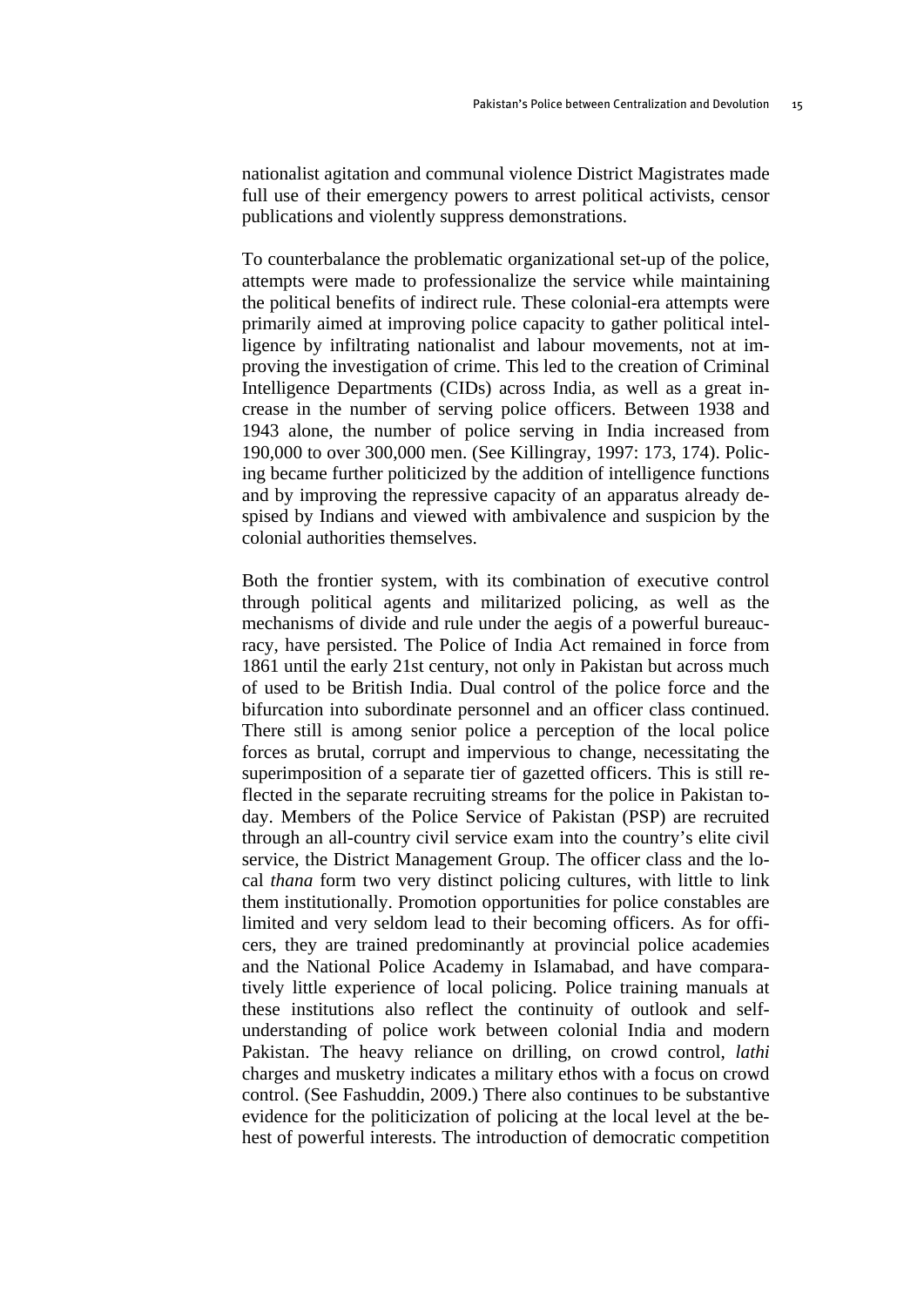for offices at the local level, attempted at several stages in Pakistan's history, has tended to reinforce this tendency, with electoral politics becoming yet another facet in the pursuit of a local balance of power through indirect rule and divide-and-rule tactics. The intimidation of political activists, the 'management' of elections and, not least, the framing of false cases against candidates for political office are common, and their apparent effectiveness in influencing electoral outcomes has raised the stakes in the struggle for control over policing. Any attempt to change the long-standing structure of policing in Pakistan is therefore by definition a highly political affair.

The politics of police reform provide good indications regarding changes in power relations between the most important institutions with a stake in policing – the army and the bureaucracy as well as the centre and the provinces. The struggles over the 2002 Police Reforms, the most ambitious and comprehensive security sector reform package designed in South Asia to date, are interesting not because of what they tell us about the state of policing, but because of what they reveal about the nature of the state.

# **Pakistan's Police Reforms**

Attempts to reform policing in the subcontinent go back to the British East India Company and its attempts to instil a measure of neutrality into local policing by introducing the *darogar* system. In essence, this consisted of the idea that communities should be policed by non-local officers who stood outside prevailing power structures. However, the system was abolished after a brief trial period in 1803, as the transferred constables were completely ignored by local elites. (Robb, 1991) The bifurcation of policing and the consequent reliance on village police was more a grudging accommodation than planned policy. Not only had the reform of policing mechanisms proved unfruitful on previous occasion, but 'traditional' policing also proved to be costeffective, as staffing local administrations with British officers would have been prohibitively expensive. Policy-makers were keenly aware that community ties frequently overshadowed official duties. Official complaints against low-ranking police officers were often phrased in terms of social class and character, the argument being that the considerable income differentials between police constables and the officer classes made it inevitable that pay would have to rise in order induce those of higher social standing to join the service. That, however, would have undermined the rationale of indirect and divide-and-rule practised by the British. The subordinate police needed to remain a pliable instrument in the hands of local land-owners, entrusted by the colonial bureaucrats with upholding 'public order' and facilitating the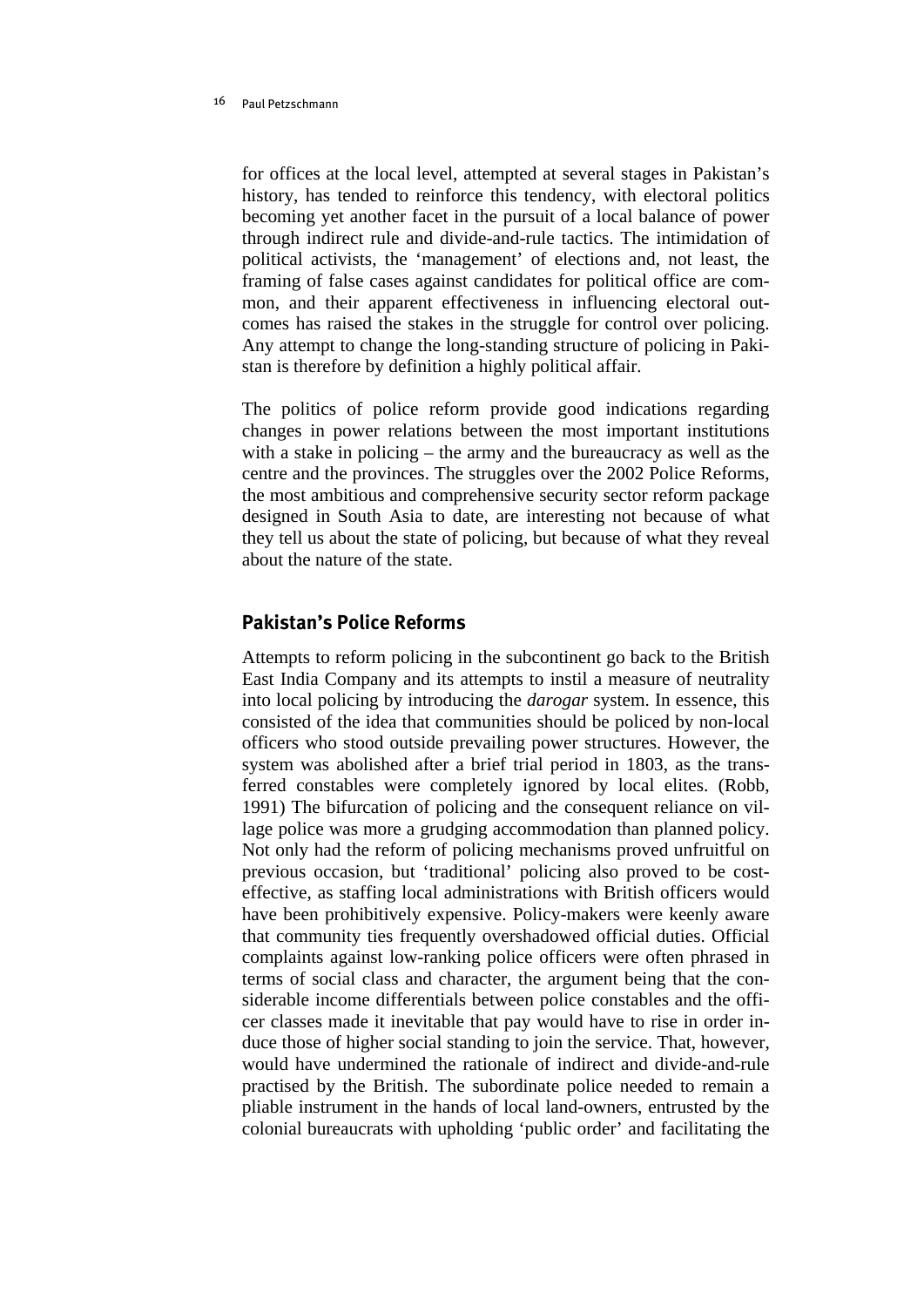extraction of land taxes without incurring undue additional expenditure.

The over 30 reports on the state of policing during the colonial period in British India and subsequently, in Pakistan, consistently highlighted the problematic aspects of this contradiction. They pointed to police corruption, brutality and inefficiency, and analysed some of its causes – among them, low remuneration, lack of a transparent and fair system of hiring, promotion and transfer, as well as the lack of suitable training and equipment.

*Everywhere they went the Commission heard the most bitter complaints of the corruption of the police. … The police system seems to the Commission to have aggravated the evil both by under-paying the constable by assigning to him duties which he is not qualified to perform.* (Fraser Commission Report, 1903/1965: 23)

There has been no dearth of proposals for addressing these issues. Indeed, the continuity of recommendations regarding police reform both during the colonial and the post-colonial period is remarkable. Ever since the 1850s, reports on the state of policing in South Asia have recommended abolishing the dual-control model, and introducing a more decentralized and professional system of policing under the authority of superintendents and commissioners of police, as pioneered in the United Kingdom under the Peel Commission of 1839.11

The first time these demands resulted in actual police legislation in Pakistan was under the military rule of General Pervez Musharraf in 2002. The Police Order 2002 was part of a whole raft of reform legislation enacted by decree under the aegis of the presidential think-tank, the National Reconstruction Bureau (NRB). It represented the first major overhaul of policing legislation since 1861, and – on paper at least – gave Pakistan the most advanced policing legislation in the whole of South Asia. Hailed as a major milestone in governance reform, it commanded substantial support from the donor community. The Asian Development Bank committed USD 350 million to the Government of Pakistan as part of a nation-wide 'Access to Justice Support Program.' In one fell swoop, this ambitious reform agenda attempted to bypass the intermediaries of the colonial era.

The Police Order 2002 and the Criminal Procedures Amendment Act 2001 abolished the executive magistracy and, with it, all bureaucratic control over policing at the local level. One bureaucrat correctly de-

<sup>11</sup> 11 Originating in the dissenting opinion of the Maharaja of Dharbanga contained in the Fraser Commission Report, Karachi 1965.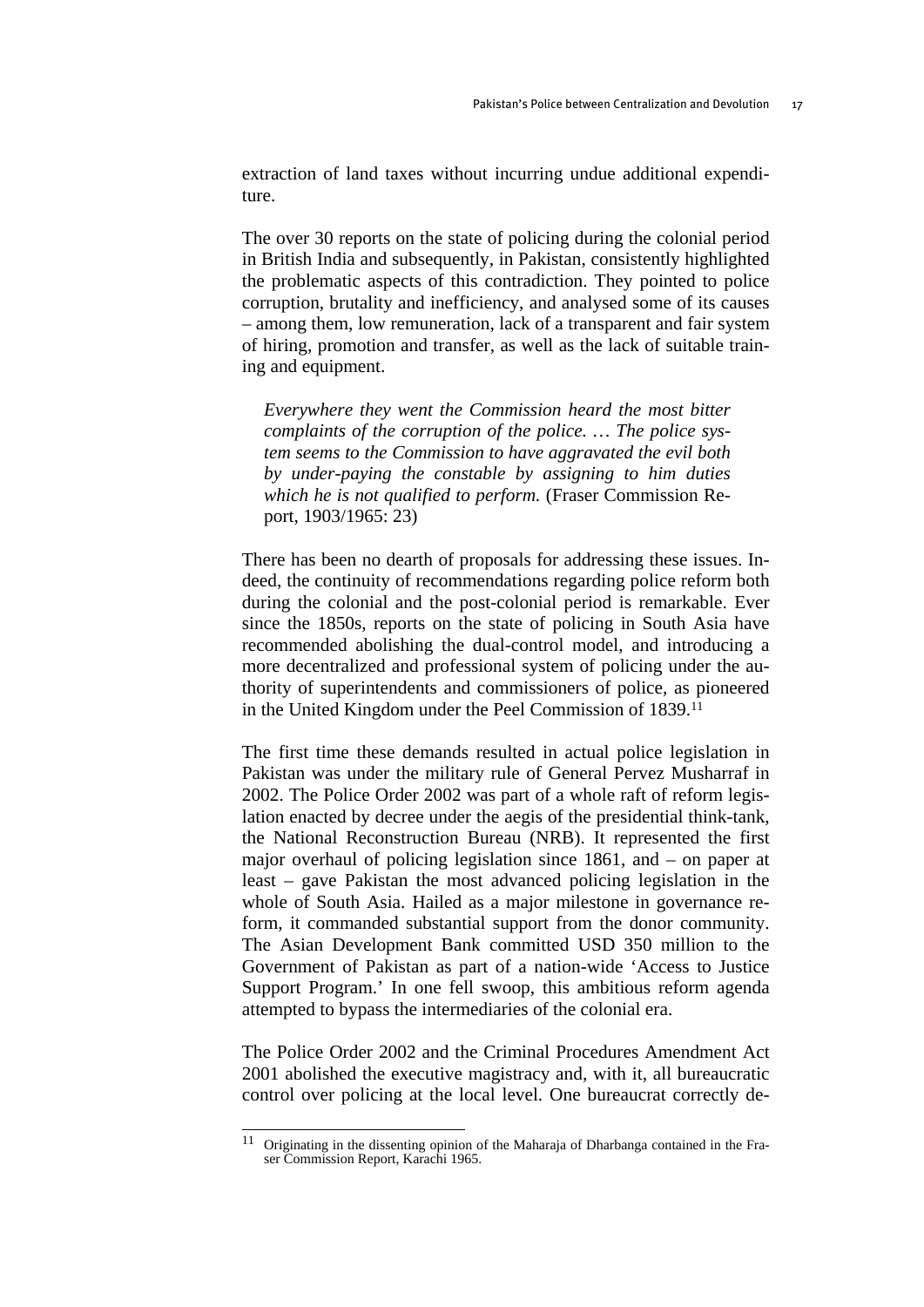scribed the objective of the Police Order 2002 as the removal of authority of the DMG over all matters concerning the police (Dogar, 2009). Within one year, the military government had effectively swept away the entire colonial edifice on which the power of the bureaucracy had depended. The professionalization agenda envisaged for the police in these pieces of legislation entailed, at least in theory, a unitary command structure converging towards the centre. It would allow the state to project its power directly, bypassing both provincial and bureaucratic intermediaries. This centralization of power was supposedly counterbalanced by separating executive, judicial and administrative functions from within the magistracy. The powers of the District Commissioner were devolved to the judicial magistrate of the district, while a District Co-ordination Officer was given administrative powers under the indirect influence of the elected representative of the district, the Nazim. The District Police Officer (DPO) was made responsible for policing of the district, in coordination with the District Nazim.

Furthermore, Article 8 of the Police Order 2002 provided for the establishment of the police divided along *functional* lines into branches, divisions, bureaus and sections.12 Article 18 required that all registered cases be investigated by the investigation staff in the District under supervision of a Head of Investigation. The same article also provided for the constitution of an Investigation Wing made up of investigation staff in each police station under an Officer-in-Charge (OiC) Investigation.

Public oversight committees, replacing the bureaucratic oversight functions exercised by the magistracy, were another important feature of the Musharraf police reforms. Public Safety Commissions (PSCs) were established to oversee policing, including approval of annual policing plans, monitoring of delivery of annual performance targets, and assisting in the appointment of Provincial Police Officer. By providing for the establishment of these bodies at the district, provincial and federal levels, the police reforms sought to ensure greater control over police functioning and a reduction in organizational corruption. These PSCs were given a civilian orientation through the inclusion of independent members.

Apart from the complexity and the plethora of new institutional structures provided for by the legislation, there are several interpretations possible regarding the political subtext. On the one hand, the Police Order 2002 can be read as an attempt by Pakistan to bring various components of internationally recognized good practice to bear on policing. The Police Order itself as well as the publicity surrounding its

 12 http://www.nrb.gov.pk/law\_enforcement/index.html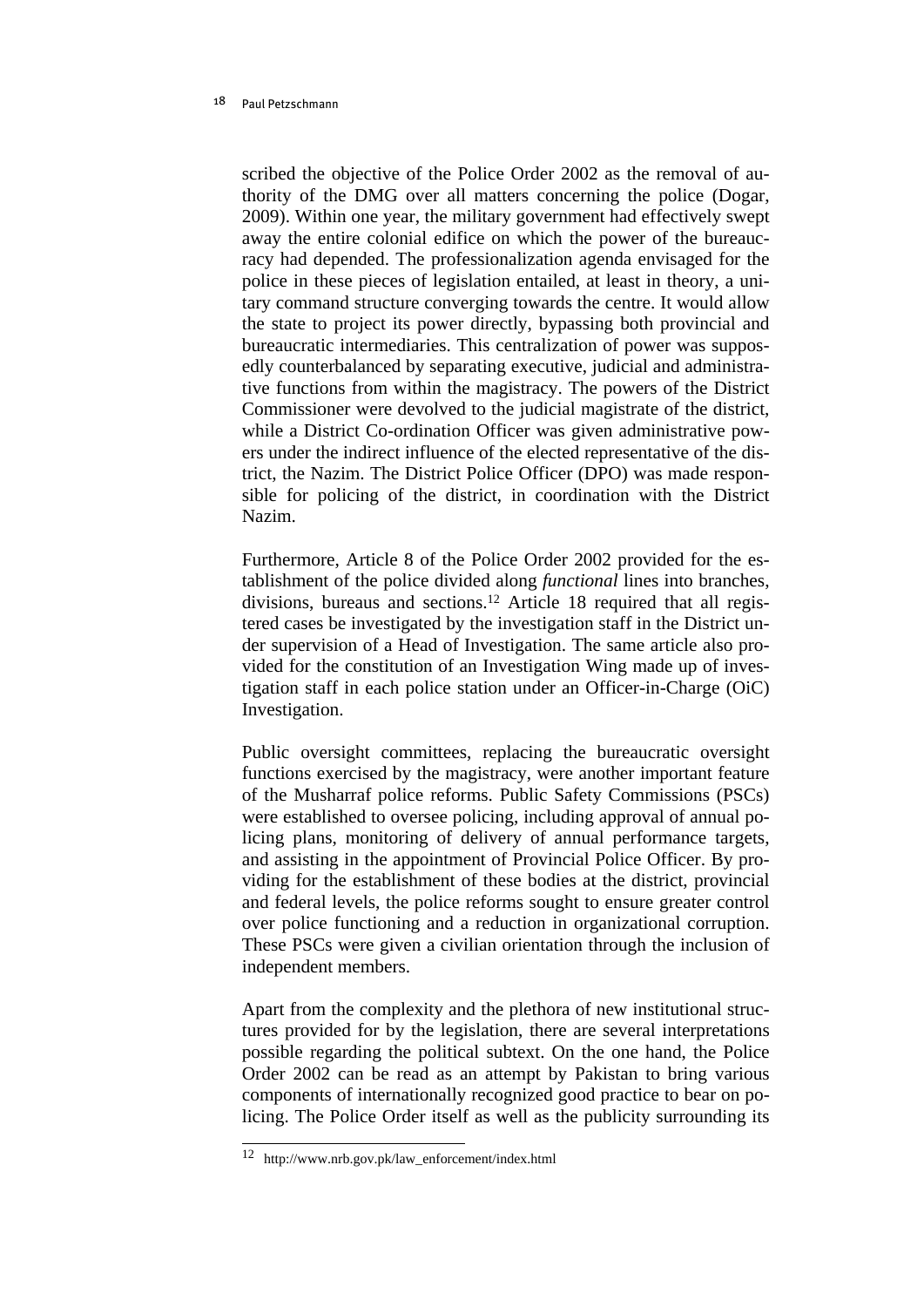promulgation highlighted terms like 'professionalization', 'functional separation', 'civilian oversight' and 'de-centralization', as well as other concepts familiar from the language of New Public Management (NPM). Yet scratching the surface of the sterile language in which they were clad reveals significant conflict between historically entrenched, colonial modes of governance and the attempt to create a centralized security state by a military dictatorship, mediated by international donors.

In many outlying areas, the structures of indirect rule were bypassed through the militarization of security, large-scale state-led development projects in infrastructure and systematic economic exploitation of natural resources.

This has been especially apparent in Balochistan, where the Musharraf regime sought more efficient exploitation of the natural gas reserves through the construction of a deep seawater port facility (Gwadar), and the transformation of the province into a regional energy corridor with investment support from China. Boris Wilke (2009) has analysed how this process of economic exploitation has necessitated the militarization of security in the province, pitting the agencies of the central state against the tribal and other beneficiaries of indirect rule. This recentralization of security governance and the subsequent powerstruggles have led to more conflict and greater insecurity among a population that sees the agents of state security largely as invaders.

While Balochistan may constitute an extreme case of a rapid and at times violent transformation from colonial and indirect to centralized security governance in Pakistan's periphery, there are several structural similarities to be found in the struggle over police reforms in country's heartland itself. Here, the primary intermediaries of a colonial-style divide-and-rule policy – the bureaucracy – found themselves sidelined by simultaneous processes of centralizing security governance. The stakes in this struggle have been raised by attempts to cement military rule through populism, with the creation of various forms of elected local government.

Devolution has been adopted as a constitutional re-engineering strategy by military regimes in Pakistan throughout its history (Cheema, Kwaja & Qadir, n.d.). By creating local democratic structures, the non-representative centre attempts to build a new class of local political clients in order to cement its grip on power by referenda or other kinds of ceasarist acclamations of leadership. When engaged in by non-democratic regimes, decentralization can thereby serve as a strategy for concentrating power at the centre. Throughout the entire police reform process in Pakistan, the military executive at the centre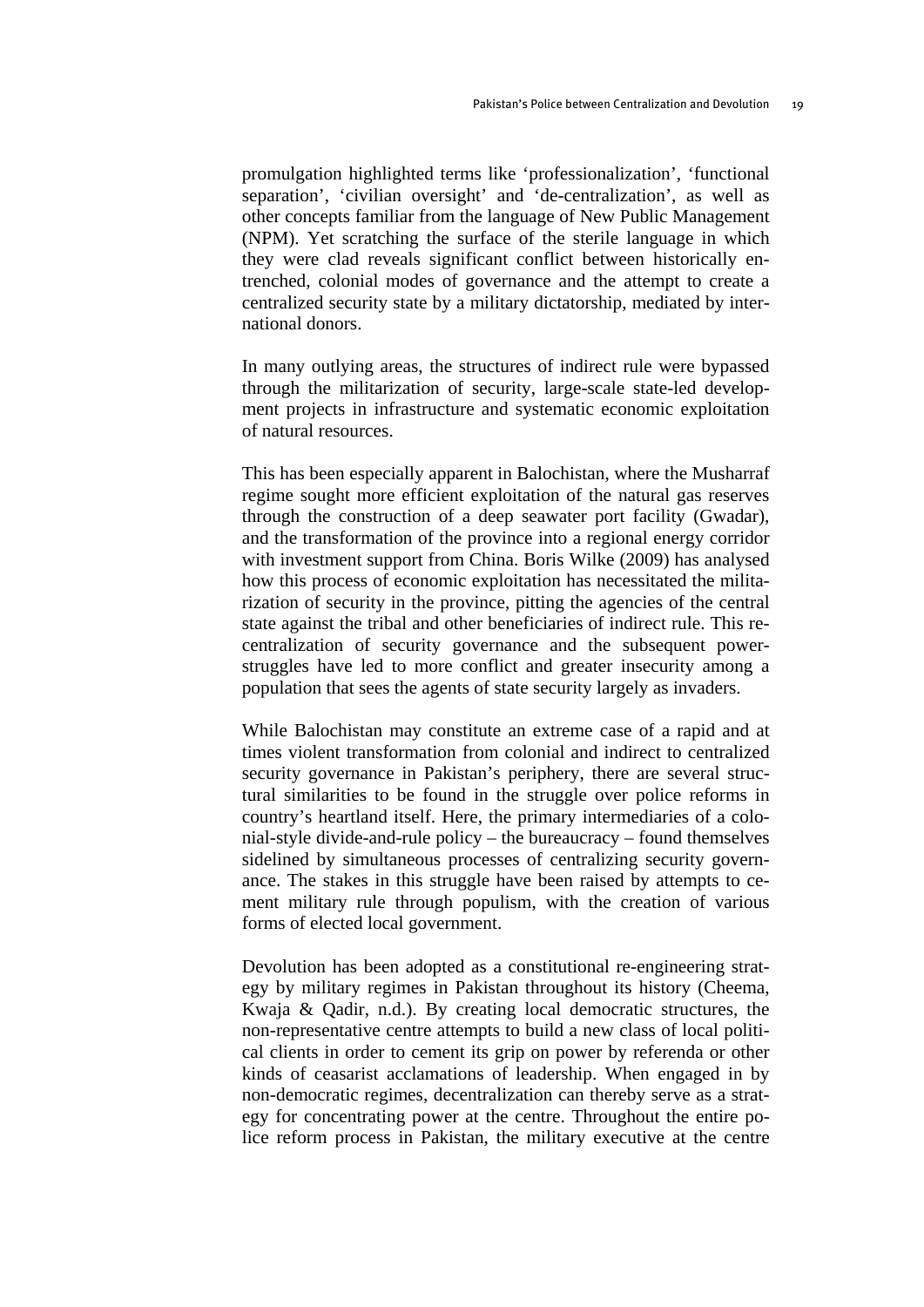remained firmly in control. Even though the 1973 constitution grants considerable policing powers to the provinces, the Police Order 2002 was passed as federal laws by decree, not by federal and provincial assemblies. The lack of legitimacy of reforms enacted under the aegis of a military dictatorship and the bypassing of the long-standing colonial structures of governance set the tone for the ensuing conflicts over its implementation. These debates have assumed a special urgency not only in light of the international focus on Pakistan's militants but, more importantly, as a result of the rapidly deteriorating security situation, as evidenced by the rise in violent crime and widespread perceptions of increasing insecurity among the population.<sup>13</sup> Much of this is blamed directly on the police reforms themselves. As a study conducted by the Asian Development Bank (ADB), the major funding agency for the reforms discussed here, stated:

*Of most concern, it seems that weakness in external oversight of the police have made the police less governable. The consequence is that … the incidence of police excess and torture during pre-trial detention has increased markedly, along with the perception that police are unresponsive to increasing violence … As a result police reforms are in serious danger of being perceived as a one-way street on which the police has simply secured more resources and autonomy while becoming less accountable.*(ADB, DFID & WB 2004: Overview, p. 9)

Members of the bureaucracy have opposed the very ideas on which the reforms were based, because these were seen as undermining its traditional authority. They argued that the creation of a professional police hierarchy, bypassing the province-level home ministries and abolishing the executive magistracy, had placed policing beyond the reach of any mechanism of checks and balances, as the new public oversight bodies were on the whole dysfunctional. (See Dogor, 2009.) Those opposed to the legislation have argued that it has led to a breakdown of law and order at the local level, the Police Order openly being referred to as the 'Police Disorder' by senior bureaucrats and police officers.14 The opposition to these reforms betrays a great concern about central government bypassing the bureaucracy. As one senior bureaucrat has noted, 'the sole objective of the PO was to sideline the DMG in all matters concerning policing' (Dogor, 2009). Echoing concerns already voiced in the early report by the Asian Development Bank, bureaucrats have argued that the absence of the executive magistracy means that the police are completely out of control, without a strong institution to keep them in check. The functional separation,

 On crime figures in the Punjab, arguably one of the better policed parts of the country, see the very useful figures compiled by Fasihuddin (n.d.).

the very useful figures compiled by Fasihuddin (n.d.). 14 Interview Mahmoud Alam Masud, PSP, National Police Academy, Islamabad, 20 February 2010.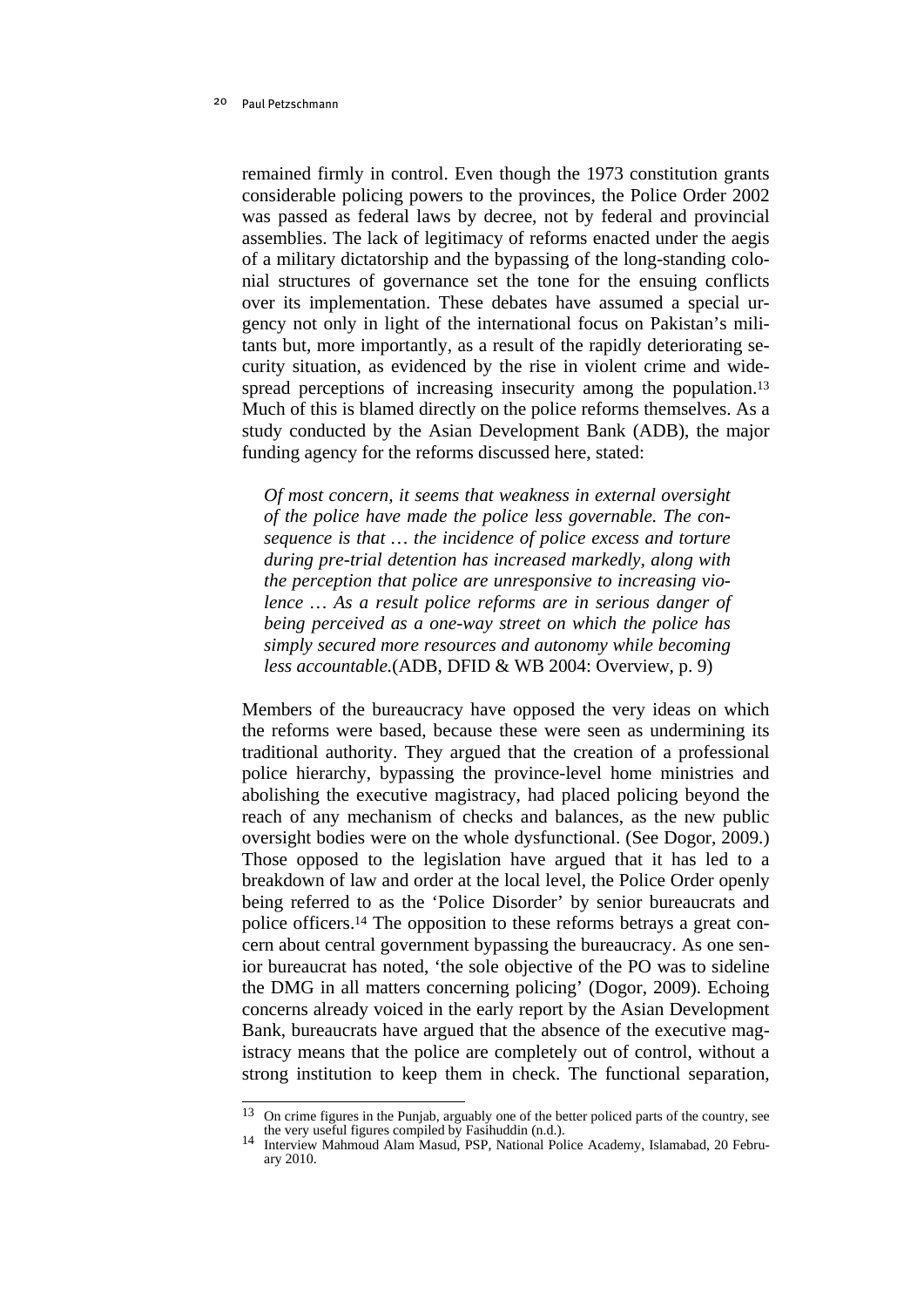akin to a specialization of the police force into separate wings for investigative and other duties, has, in their view, created a top-heavy institution that lacks the necessary unity of command and encourages corruption. With the failure of a civilian oversight institution, lacking both funding and police cooperation, it falls to the newly created local judicial branch to control police excesses. This is a function that this weak and under-resourced institution cannot fulfil.15 As a senior police officer further pointed out, the police code of honour strongly discourages officers from making judicial complaints regarding the misconduct of fellow officers.16 Senior bureaucrats therefore support the re-introduction of the executive magistracy with its powers to direct and control local policing as well as its authority over political assemblies and 'crowd control' (Dogor, 2009). Objections to the abolition of the executive magistracy were, on the one hand, framed in technocratic terms of public order, checks and balances, and the ability to exercise control over wayward elements within the local police as well as over 'processions' and 'crowds'. This standard discourse, familiar from colonial times, was supplemented by a judicial-constitutional angle. Accordingly, the office of the executive magistracy was deemed to enjoy constitutional protection as the result of the Law Reforms Ordinance 1972 (Dogor, 2009). The arguments about police reform on the whole sidestepped the entire question of the legitimacy of reform. The argument was less about the police itself, and more about defending the long-standing practice of divide-and-rule against the intrusion of a modernizing military dictatorship and its attempts to centralize and monopolize the means of violence within Pakistan.

# **Conclusions**

The constitutional re-engineering agenda operating in the background of these reforms meant that, in the face of determined opposition, Pakistan's military regime had to compromise on implementation from the very beginning. During the brief period in which the Police Order was on the statute book it underwent considerable change in order to placate opposition from the provincial administrations and the bureaucracy. (See Shigri, 2003.) The weakening of the centre in the face of Musharraf's ineffective second coup in 2007 and the subsequent period of instability surrounding the transition to civilian rule in 2008 saw the provinces taking the initiative in scuppering the remainders of a Police Order that had never really been in effect. With the onset of 2010 came the emergence of increasing provincial divergence in policing legislation. Having argued that federal legislation regarding policing was null and void, the provincial legislatures let the pro-

 15 Interview Sarwar Khan ADB Islamabad, 24 February 2010. 16 Interview Fasihuddin, PSP, 26 February 2010, Islamabad.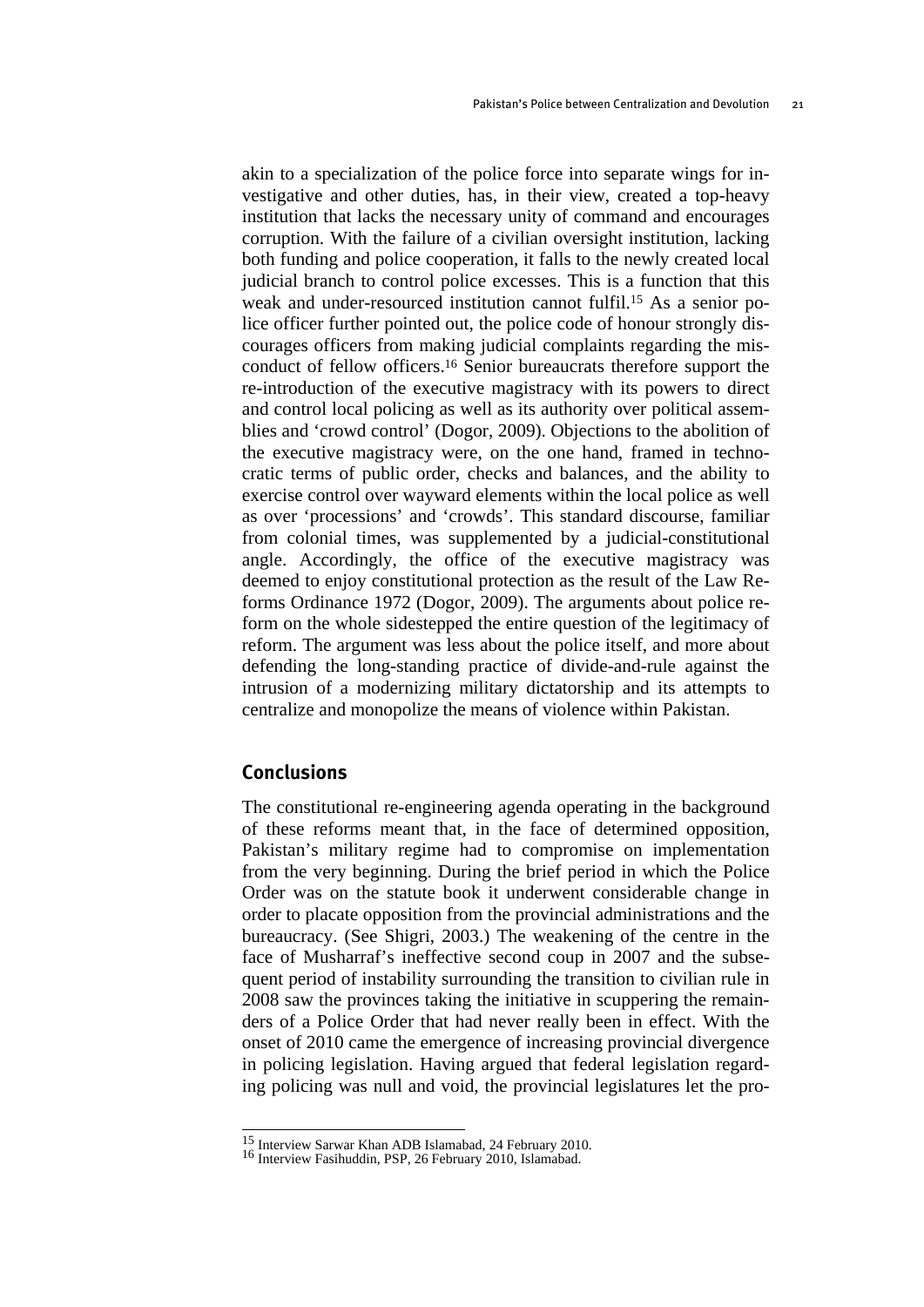visions of the Police Order expire at the end of 2009 and started replacing them with provincial legislation. Punjab was the first province to present a significantly amended Police Order in early 2010; other provinces are likely to follow its lead. The new provincial police orders contain provisions that see the bureaucracy clawing back their powers to oversee policing. Most significantly, 2010 has seen the reintroduction of the executive magistracy in all four provinces of the country. In some districts, the functional separation provisions of the Police Order 2002 have been substantially reversed, and public oversight functions are being watered down even further from the previous amendments of the Police Order in 2004 and 2006. In the main, they have been devolved upwards towards provincial home ministries. In matters of security governance, there has been a return to the familiar mechanisms of divide-and-rule.17

These are no more suitable for confronting the country's security challenges than they were before Pakistan's brief episode of police reform. If anything, the past ten years have demonstrated the limits of the colonial *modus operandi* in matters of security governance. Militant and other criminal networks have spread their tentacles from Pakistan's periphery into the mainland, their sophisticated modes of operation making the obsolescence of the police even more apparent. At the same time, donors have continued to support police 'capacity building' on the assumption that they are strengthening a technically weak but in essence effective institution of the state. This brief presentation of the politics of policing and police reform should lead us to question this assumption.

Pakistan is not a state of the Weberian type, and the police are only one of many potential providers of security – and not necessarily 'for' or 'of' the state. The limited sovereignty enjoyed by the Pakistani state is not a sign of weakness or lack of capacity, but the result of longstanding and flexible patterns of security governance. The exercise and the threat of violence are inherent in the way in which networks of elite families and tribes stake their claims for resources, recognition and territory. Indirect rule and divide-and-rule mechanisms have legally cemented the decentralized exercise of violence. The police, although institutionally weak, have been a politically important bargaining chip for colonial and post-colonial bureaucracies seeking to establish pliable local clients. Attempts to create a security state in the image of a Western 'Leviathan' have been the result of Pakistan's modernizing dictatorships and have inevitably been externally supported and mediated. This has created a substantial legitimacy deficit of state institutions and of their reform projects, with a recalcitrant population

<sup>17</sup> Afzal Shigri (2010) has referred to the roll-back of the Police Reform and the return of informal local policing in Balochistan as a 'return to the dark ages'.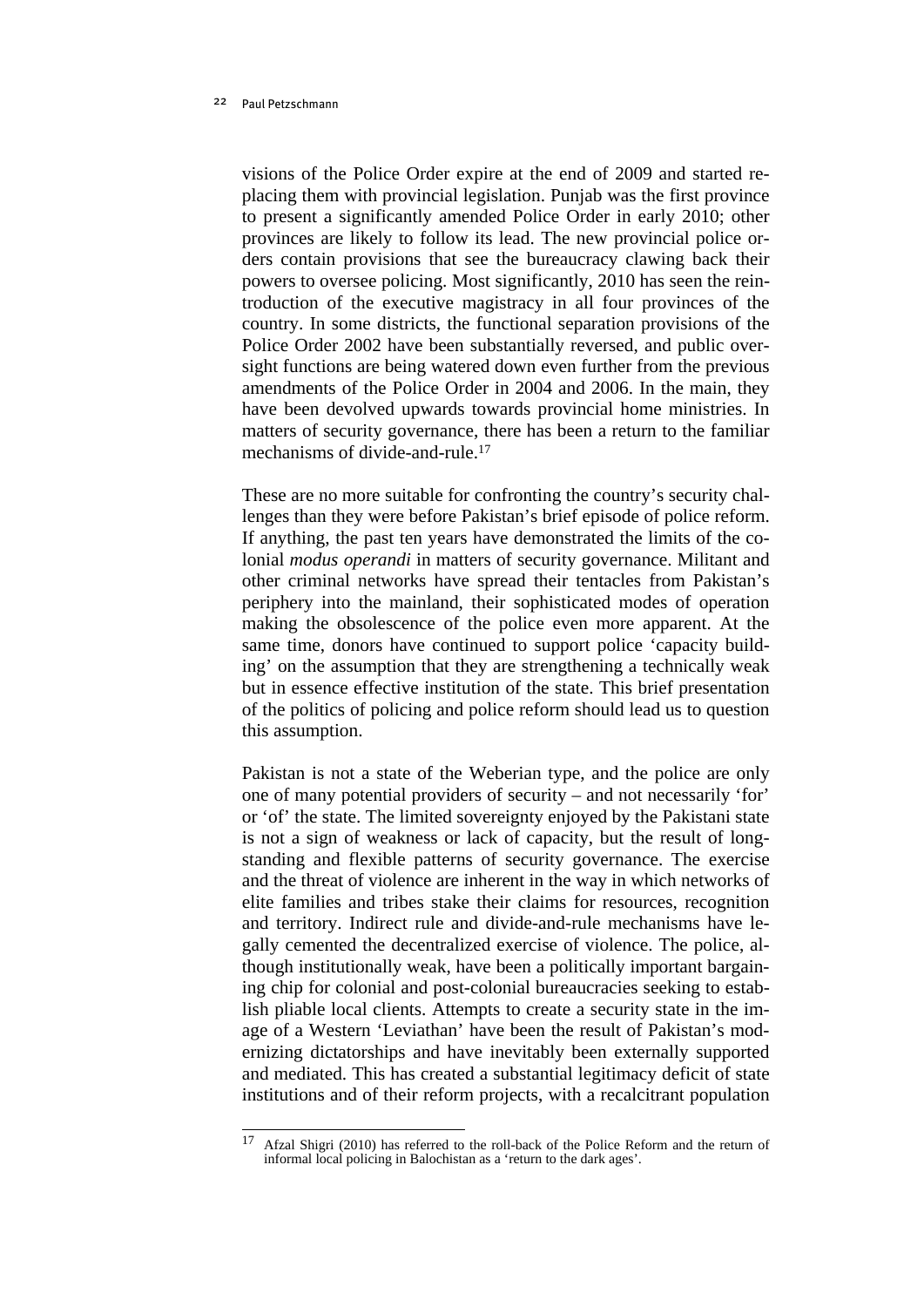figuring as a mere object and collateral. Such centralization – whether undertaken on government initiative as in the case of Balochistan, in response to militancy as in FATA, or under the guise of comprehensive legal reform – has been violent and destabilizing. As the struggle over Musharraf's police reforms has demonstrated, it has led to fierce power struggles among local clients, the provincial bureaucracy and the centre over the control of what the British Raj referred to as 'the most ubiquitous agency' (Zetland 1924, p 116).

Yet despite the evidence from the failure of the latest attempt to create a Pakistani Leviathan, there is already talk of 'mainstreaming' parts of Pakistan's volatile periphery. Liberal reformers have suggested, among other things, that FATA become a full part of Pakistan – in the face of considerable evidence that its denizens largely reject such fullscale incorporation.18 Stoking the fear of a 'weak' or 'failing' state, destabilizing the whole of South and Central Asia allows ruling elites to strategically manipulate the language of 'decentralization', of 'accountability' and 'security sector reform', in order to extract massive resources from the donor community. Donors, in turn, can legitimize their support for centralizing security sector reform in terms of 'capacity building' and 'rule-of-law reform'. Pakistan's civilian and military elites, together with the donor community, remain enthralled by the state-building project, even in the face of mounting costs.

# **References**

- Ali, Zulfiqar, 2010, 'Raise of a Century for Levies Force', *Dawn*, 22 February 2010.
- Arnold, David, 1986, *Police Power and Colonial Rule. Madras 1859- 1947,* Oxford: Oxford University Press.
- Asian Development Bank, DFID, World Bank, 2004, *Devolution in Pakistan*. Overview available at

http://www.adb.org/Documents/Studies/Devolution-in-Pakistan/devolution-pak-es.pdf

Cheema, Ali; Asim Ijaz Khwaja and Adnan Qadir*, Decentralization in Pakistan: Context, Content and Causes,* KSG Working Paper No. RWP05-034, available at

www.hks.harvard.edu/fs/akhwaja/papers/Chapter8.pdf

- CIET National Reconstruction Bureau (NRB), Social Audit of Governance and Service Delivery, Basic Survey, 2003.
- Corum, James S., 2006, 'Training Indigenous Forces in Counterinsurgency: A Tale of Two Insurgencies, Strategic Studies Institute, available at

www.strategicstudiesinstitute.army.mil/pdffiles/PUB648.pdf.

<sup>&</sup>lt;sup>18</sup> See the surveys conducted very recently in FATA, available at www.understandingfata.org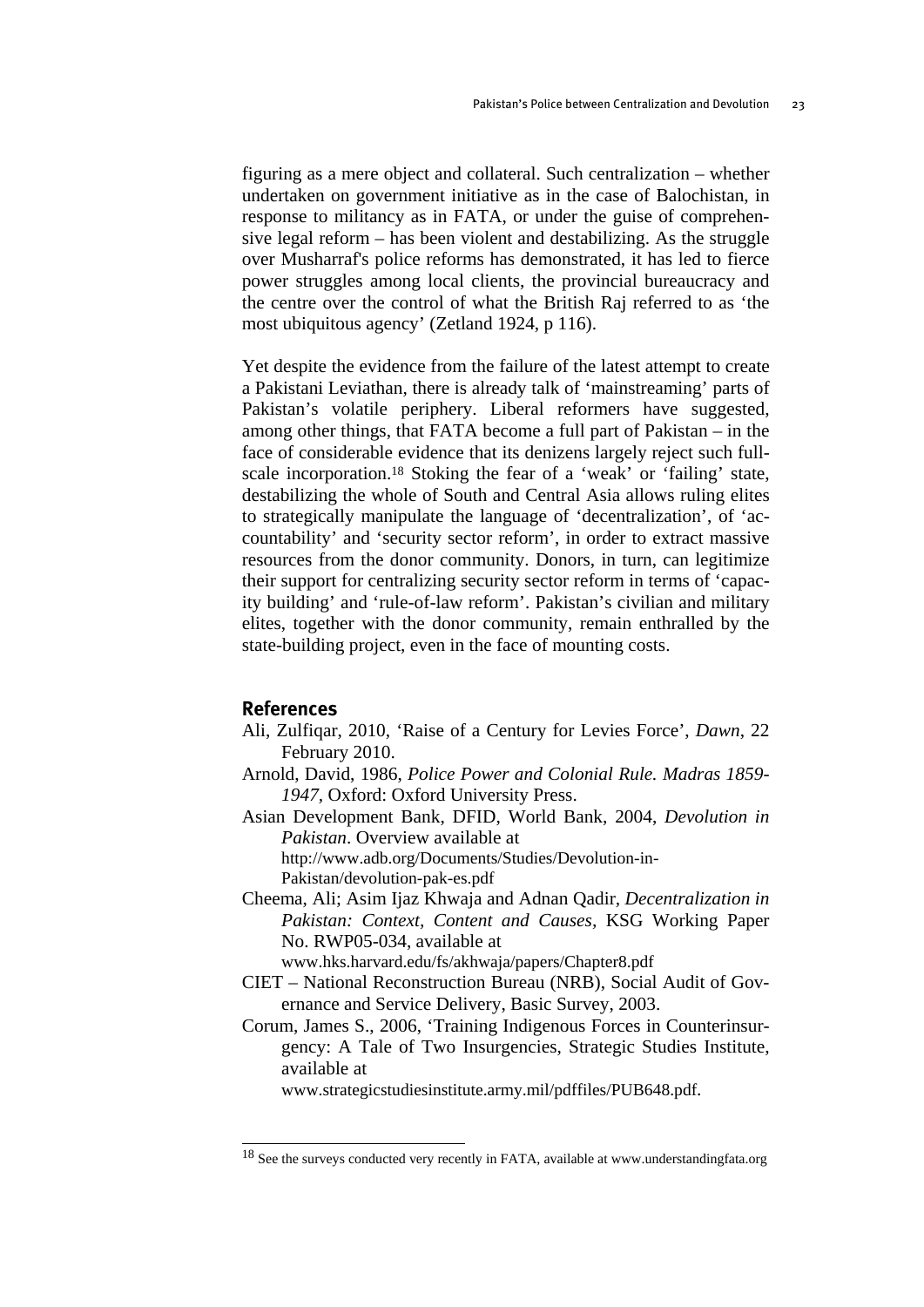Dogar, Babar, 2009, 'All about (dis)Order', *The News on Sunday*, 22 November, available at

http://www.nrb.gov.pk/law\_enforcement/index.html

- Fair, Christine C., 2009a, 'From Strategy to Implementation. The Future of the U.S. – Pakistan Relationship. Before the Committee on Foreign Affairs United States House of Representatives', 5 May, available at foreignaffairs.house.gov/111/fai050509.pdf
- Fair, Christine C., 2009b, 'Policing Pakistan', *Wall Street Journal Asia*, 30 June.
- Fair, Christine C. and Sumit Ganguly (eds.) 2008, *Treading on Hallowed Ground: Counterinsurgency on Sacred Spaces* (New York: OUP).
- Fasihuddin, 2009, 'Police Education and Training in Pakistan', *Pakistan Journal of Criminology*, Volume. 1, No. 2, pp. 37–62.
- *Fraser Commission Report* (1903), Karachi 1965.
- Ganguly, Sumit and David P. Fidler, 2009, *India and Counterinsurgency: Lessons Learned*, Routledge: London, 2009.
- Goldsmith, Andrew, 2003, 'Policing Weak States: Citizen Safety and State Responsibility', *Policing and Society,* Vol. 13, No. 1, pp 3– 21.
- Haider, Ziad, 2009, *Mainstreaming Pakistan's Tribal Belt: A Human Rights and Security Imperative,* Belfer Centre Student Paper Series, January 2009, available at: belfercenter.ksg.harvard.edu/.../Student%20discussion%20paper%200901.
- pdf Hassan, Abbas, 2009, Police & Law Enforcement Reform in Pakistan: Crucial for Counterinsurgency and Counterterrorism Success, Institute for Social Policy and Understanding, April 2009, available at:

http://www.ispu.org/files/PDFs/ISPU%20-

%20Police%20Reforms%20in%20Pakistan%20Report.pdf

International Crisis Group (ICG) 2009, *Countering Militancy in FATA,* Asia Report 178. Available at http://www.crisisgroup.org/~/media/Files/asia/south-

asia/pakistan/178\_pakistan\_\_\_countering\_militancy\_in\_fata.ashx

- Keiser, R. Lincoln, 1986, 'Death Enmity in Thull: organized vengeance and social change in a Kohistani community', *American Ethnologist* 13 (3): 489–505.
- Khalid, Amna, 2009, 'Subordinate negotiations: Indigenous staff, the colonial state and public health', in B. Pati & M. Harrison (eds.), *The Social History of Health and Medicine in Colonial India*, London: Routledge.
- Killingray, David, 1997, 'Securing the British Empire. Policing and the Colonial Order, 1920-1960', in Mark Mazower (ed.), *The Policing of Politics in Twentieth Century Historical Perspectives,* Providence, RI: Berghahn Books, 1997.